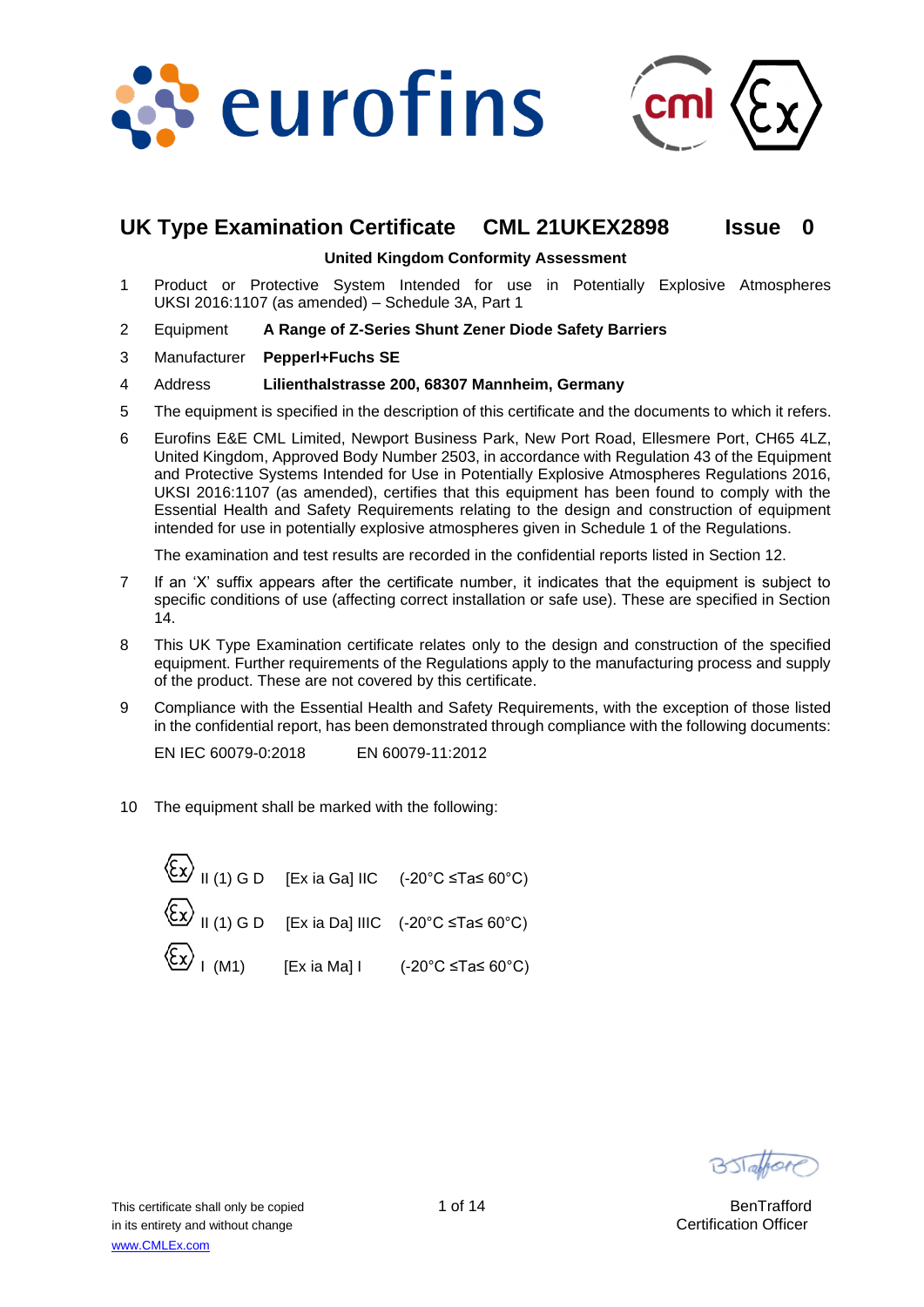



# **11 Description**

### **This certificate description is taken from EU NB Baseefa certificate BAS 01ATEX7005 issue 10.**

The Z Series Shunt Zener Diode Safety Barriers are designed to restrict the transfer of energy, from unspecified safe area equipment to intrinsically safe circuits, by the limitation of voltage and current. The range consists of single, double, triple and quadruple channel barriers covering polarised – positive and negative, non-polarised, non-polarised-star connected barriers and diode return barriers.

The barriers consist of electronic components on a single printed circuit board encapsulated within a moulded plastic enclosure which incorporates two or four terminals with separate earth terminal at both the hazardous and non-hazardous area ends and an integral spring mounted foot, designed for a DIN rail.

The barriers are asymmetrical and have light blue hazardous area terminals

# **Z Series Shunt Zener Diode Safety Barriers**

# **INPUT PARAMETERS**

| Single Channel        | $\blacksquare$ | Terminals 7 & 8                  |
|-----------------------|----------------|----------------------------------|
| Dual Channel          | ۰              | Terminals 5, 6, 7 & 8            |
| <b>Triple Channel</b> | ٠              | Terminals 5, 6, 7 & 8            |
| Quad Channel          | ٠              | Terminals 5, 6, 7 & 8 w.r.t. GND |

Um = 250V

# **OUTPUT PARAMETERS**

Terminals 1, 2, 3 & 4

### **Configuration Legend**

| Config.   | Description                                                                                   |
|-----------|-----------------------------------------------------------------------------------------------|
| Α1        | Channel 1 output with respect to earth                                                        |
| А2        | Channel 2 output with respect to earth                                                        |
| A3        | Channel 3 output with respect to earth                                                        |
| A4        | Channel 4 output with respect to earth                                                        |
| B         | Any two channels in parallel with respect to earth                                            |
| <b>B1</b> | Any three channels in parallel with respect to earth                                          |
| C.        | Any two channels in series with NO earth return                                               |
| C1        | Any two channels in parallel connected in series with the third channel with NO earth return. |
|           |                                                                                               |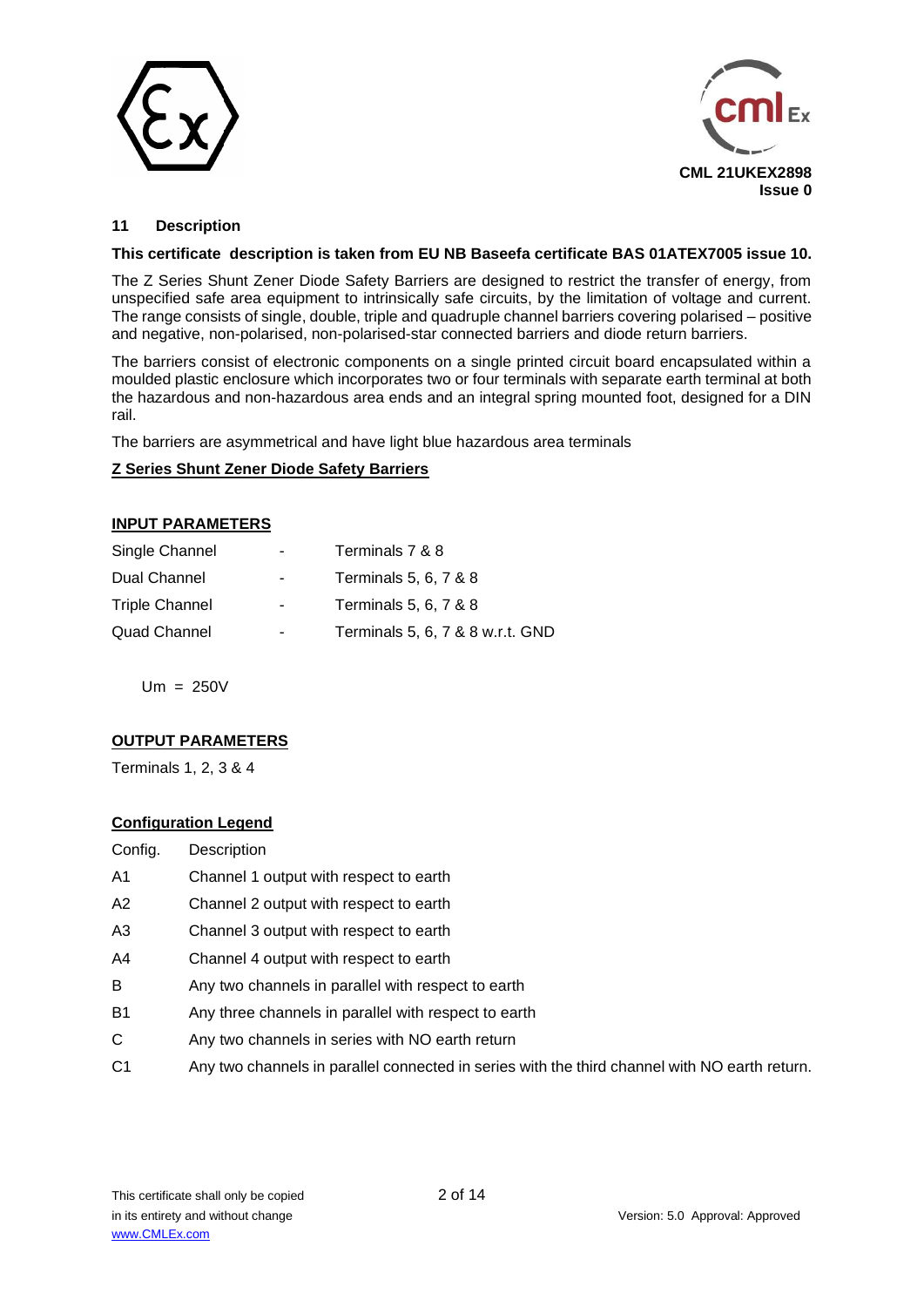



| <b>Barrier</b> | Config.               | Fuse (mA) | $U_0(V)$ | $R_{min}(\Omega)$ | $Io$ (mA) | $Po$ (W) | <b>FOS</b><br><b>IIC</b> |
|----------------|-----------------------|-----------|----------|-------------------|-----------|----------|--------------------------|
| Z705           | A1                    | 250       | 4.94     | 9.8               | 504       | 0.62     | 9.92                     |
| Z710           | A <sub>1</sub>        | 100       | 9.56     | 49                | 195       | 0.47     | 25.64                    |
| Z710.CL        | A <sub>1</sub>        | 100       | 9.56     | 49                | 195       | 0.47     | 25.64                    |
| Z713           | A <sub>1</sub>        | 160       | 15.75    | 21.8              | 723       | 2.84     | 1.50                     |
| Z715           | A <sub>1</sub>        | 100       | 14.7     | 98                | 150       | 0.55     | 9.80                     |
| Z715.CL        | A <sub>1</sub>        | 100       | 14.7     | 98                | 150       | 0.55     | 9.80                     |
| Z715.1k        | A <sub>1</sub>        | 100       | 14.7     | 980               | 15        | 0.06     | 98.0                     |
| Z722           | A <sub>1</sub>        | 50        | 22       | 147               | 150       | 0.82     | 2.24                     |
| Z722.CL        | A <sub>1</sub>        | 50        | 22       | 147               | 150       | 0.82     | 2.24                     |
| Z728           | A1                    | 50        | 28       | 301               | 93        | 0.65     | 1.93                     |
| Z728.CL        | A1                    | 50        | 28       | 301               | 93        | 0.65     | 1.93                     |
| Z728.H         | A <sub>1</sub>        | 80        | 28       | 235               | 120       | 0.83     | 1.50                     |
| Z755           | A1                    | 250       | 4.94     | 9.8               | 504       | 0.62     | 9.92                     |
|                | A2                    | 250       | 4.94     | 9.8               | 504       | 0.62     | 9.92                     |
|                | B                     |           | 4.94     | 4.9               | 1008      | 1.25     | 4.96                     |
|                | C                     |           | 6.14     | 19.6              | 314       | 0.49     | 15.92                    |
| Z757           | A <sub>1</sub>        | 200       | 7.14     | 9.8               | 729       | 1.30     | 6.85                     |
|                | A2                    | 200       | 7.14     | 9.8               | 729       | 1.30     | 6.85                     |
|                | $\overline{B}$        |           | 7.14     | 4.9               | 1457      | 2.60     | 3.43                     |
|                | $\overline{\text{c}}$ |           | 8.34     | 19.6              | 426       | 0.89     | 11.73                    |
| Z763           | A1                    | 100       | 11.6     | 31.35             | 370       | 1.07     | 13.51                    |
|                | A2                    | 100       | 1.6      | 31.35             | 51        | 0.02     | 98.03                    |
|                | B                     |           | 13.2     | 15.67             | 422       | 0.70     | 6.44                     |
| Z764           | A <sub>1</sub>        | 50        | 11.6     | 980               | 12        | 0.03     | 416                      |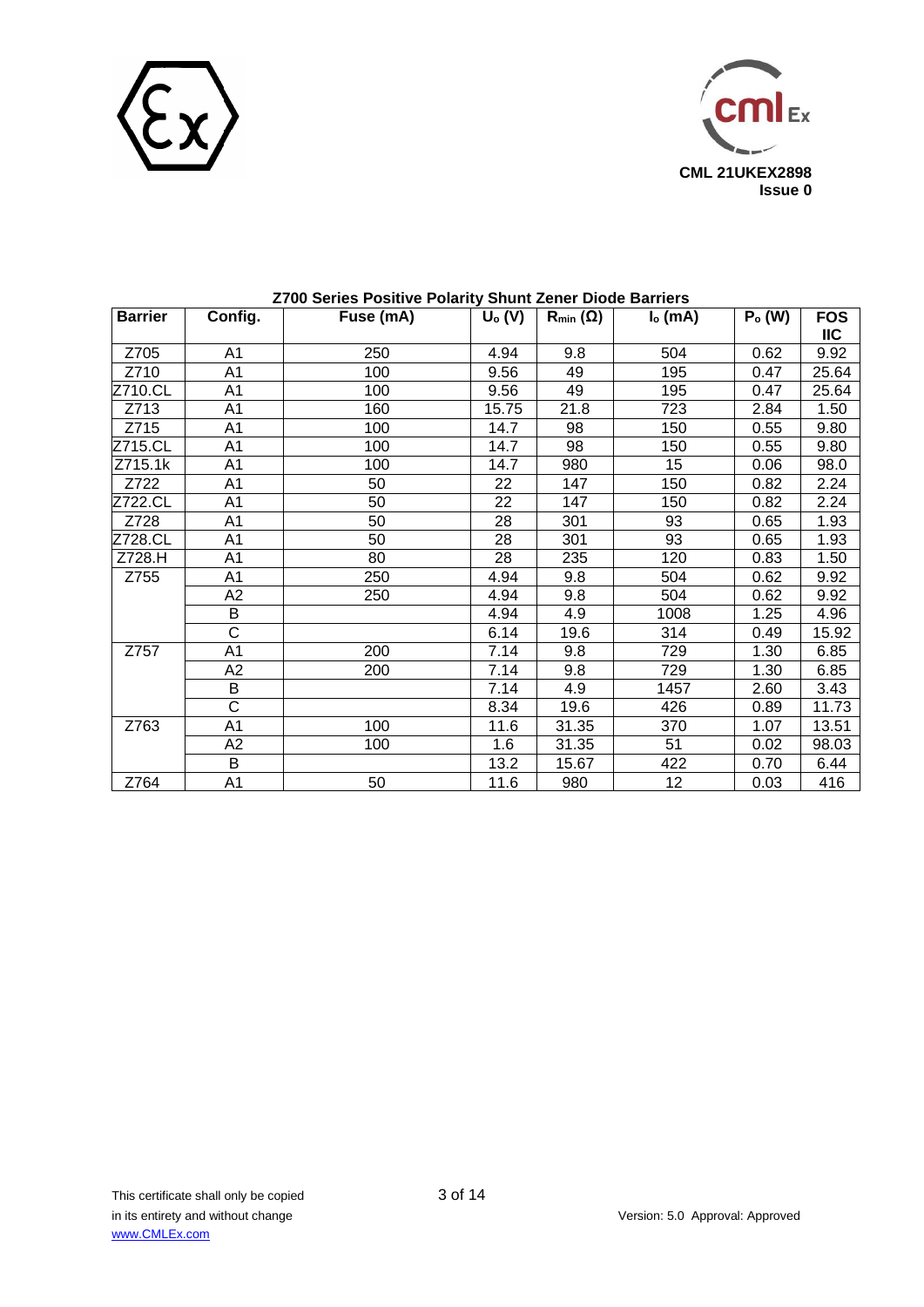



| <b>Barrier</b> | Config.                 | Fuse (mA)                  | $\overline{U}_{o}$ (V) | <u>UNUILLEUILUI DIUUU DUNNU</u><br>$R_{min}(\Omega)$ | $Io$ (mA)                            | $Po$ (W) | <b>FOS</b>               |
|----------------|-------------------------|----------------------------|------------------------|------------------------------------------------------|--------------------------------------|----------|--------------------------|
|                |                         |                            |                        |                                                      |                                      |          | <b>IIC</b>               |
|                | A2                      | 50                         | 11.6                   | 980                                                  | 12                                   | 0.03     | 416                      |
|                | B                       |                            | 11.6                   | 490                                                  | 24                                   | 0.06     | 208                      |
|                | $\overline{\mathrm{c}}$ |                            | 12.8                   | 1960                                                 | 6.6                                  | 0.03     | 510                      |
| Z765           | A <sub>1</sub>          | 100                        | 14.7                   | 98                                                   | 150                                  | 0.55     | 9.80                     |
|                | A2                      | 100                        | 14.7                   | 98                                                   | 150                                  | 0.55     | 9.80                     |
|                | $\sf B$                 |                            | 14.7                   | 49                                                   | 300                                  | 1.10     | 4.90                     |
|                | $\mathsf{C}$            |                            | 15.9                   | 196                                                  | 81.2                                 | 0.33     | 13.05                    |
| Z772           | A <sub>1</sub>          | 50                         | 22                     | 147                                                  | 150                                  | 0.82     | 2.24                     |
|                | A2                      | 50                         | 22                     | 147                                                  | 150                                  | 0.82     | 2.24                     |
| B              |                         | Not Permitted for Grp. IIC | 22                     | 73.5                                                 | 300                                  | 1.64     |                          |
|                | $\mathsf C$             |                            | 24.4                   | 294                                                  | 83                                   | 0.51     | 3.02                     |
| Z778           | A <sub>1</sub>          | 50                         | 28                     | 607                                                  | 46                                   | 0.32     | 3.91                     |
|                | A2                      | 50                         | 28                     | 607                                                  | 46                                   | 0.32     | 3.91                     |
|                | B                       |                            | 28                     | 303.5                                                | 93                                   | 0.65     | 1.93                     |
|                | $\mathsf C$             |                            | 30.4                   | 1215.2                                               | 25.1                                 | 0.20     | 5.85                     |
| Z779           | A <sub>1</sub>          | 50                         | 28                     | 301                                                  | 93                                   | 0.65     | 1.93                     |
|                | A2                      | 50                         | 28                     | 301                                                  | 93                                   | 0.65     | 1.93                     |
|                | $\sf B$                 | Not Permitted for Grp. IIC | 28                     | 150.5                                                | 186                                  | 1.30     |                          |
|                | $\mathsf{C}$            |                            | 30.4                   | 601.7                                                | 50.52                                | 0.39     | 2.90                     |
| Z779.H         | A <sub>1</sub>          | 80                         | 28                     | 235                                                  | 120                                  | 0.83     | 1.50                     |
|                | A2                      | 80                         | 28                     | 235                                                  | 120                                  | 0.83     | 1.50                     |
|                | B                       | Not Permitted for Grp. IIC | $\overline{28}$        | 117.5                                                | 238                                  | 1.67     |                          |
|                | $\overline{C}$          |                            | 30.4                   | 470.4                                                | 65                                   | 0.50     | 2.26                     |
| Z786           | A <sub>1</sub>          | 50                         | 28                     |                                                      | Diode Return* - See Note Below       |          | $\overline{\phantom{a}}$ |
|                | A2                      | 50                         | 28                     |                                                      | Diode Return* - See Note Below       |          | ÷.                       |
|                | B                       |                            | 28                     |                                                      | $\overline{\phantom{0}}$             |          |                          |
| Z787           | A <sub>1</sub>          | 50                         | 28                     | 301                                                  | Diode Return* - See Note Below<br>93 |          | 1.93                     |
|                | A2                      | 50                         | 28                     |                                                      | Diode Return* - See Note Below       | 0.65     |                          |
|                | $\sf B$                 |                            | 28                     | 301                                                  | 93                                   | 0.65     | 1.93                     |
|                | $\overline{C}$          |                            | 30.4                   | 322.6                                                | 94.24                                | 0.72     | 1.55                     |
| Z787.H         | A <sub>1</sub>          | 80                         | 28                     | 235                                                  | 120                                  | 0.83     | 1.50                     |
|                | A2                      | 80                         | 28                     | Diode Return* - See Note Below                       |                                      |          |                          |
|                | B                       |                            | 28                     | 235                                                  | 120                                  | 0.83     | 1.50                     |
|                | $\overline{C}$          | Not Permitted for Grp. IIC | 30.4                   | 249.9                                                | 122                                  | 0.93     |                          |
| Z788           | $\overline{A1}$         | 50                         | $\overline{28}$        | 301                                                  | 93                                   | 0.65     | 1.93                     |
|                | A2                      | 50                         | 9.56                   | 49                                                   | 195                                  | 0.47     | 25.64                    |
|                | B                       |                            | 28                     | 42                                                   | 288                                  | 0.87     | 16.38                    |
|                | $\overline{\mathrm{c}}$ |                            | 29.2                   | 349.9                                                | 83.5                                 | 0.61     | 1.94                     |
| Z788.R         | A <sub>1</sub>          | 50                         | 28                     | 301                                                  | 93                                   | 0.65     | 1.93                     |
|                | A <sub>2</sub>          | 50                         | 9.56                   | 49                                                   | 195                                  | 0.47     | 25.64                    |
|                | B                       |                            | 28                     | 42                                                   | 288                                  | 0.87     | 16.38                    |
|                | $\overline{\mathrm{c}}$ |                            | 29.2                   | 349.9                                                | 83.5                                 | 0.61     | 1.94                     |
| Z788.H         | A <sub>1</sub>          | 80                         | 28                     | 235                                                  | 120                                  | 0.83     | 1.50                     |
|                | A2                      | 80                         | 9.56                   | 49                                                   | 195                                  | 0.47     | 25.64                    |
|                | B                       |                            | 28                     | 40                                                   | 314                                  | 1.00     | 10.73                    |
|                | $\overline{C}$          |                            | 29.2                   | 284.2                                                | 103                                  | 0.75     | 1.57                     |
| Z788.R.H       | A <sub>1</sub>          | 80                         | 28                     | 235                                                  | 120                                  | 0.83     | 1.50                     |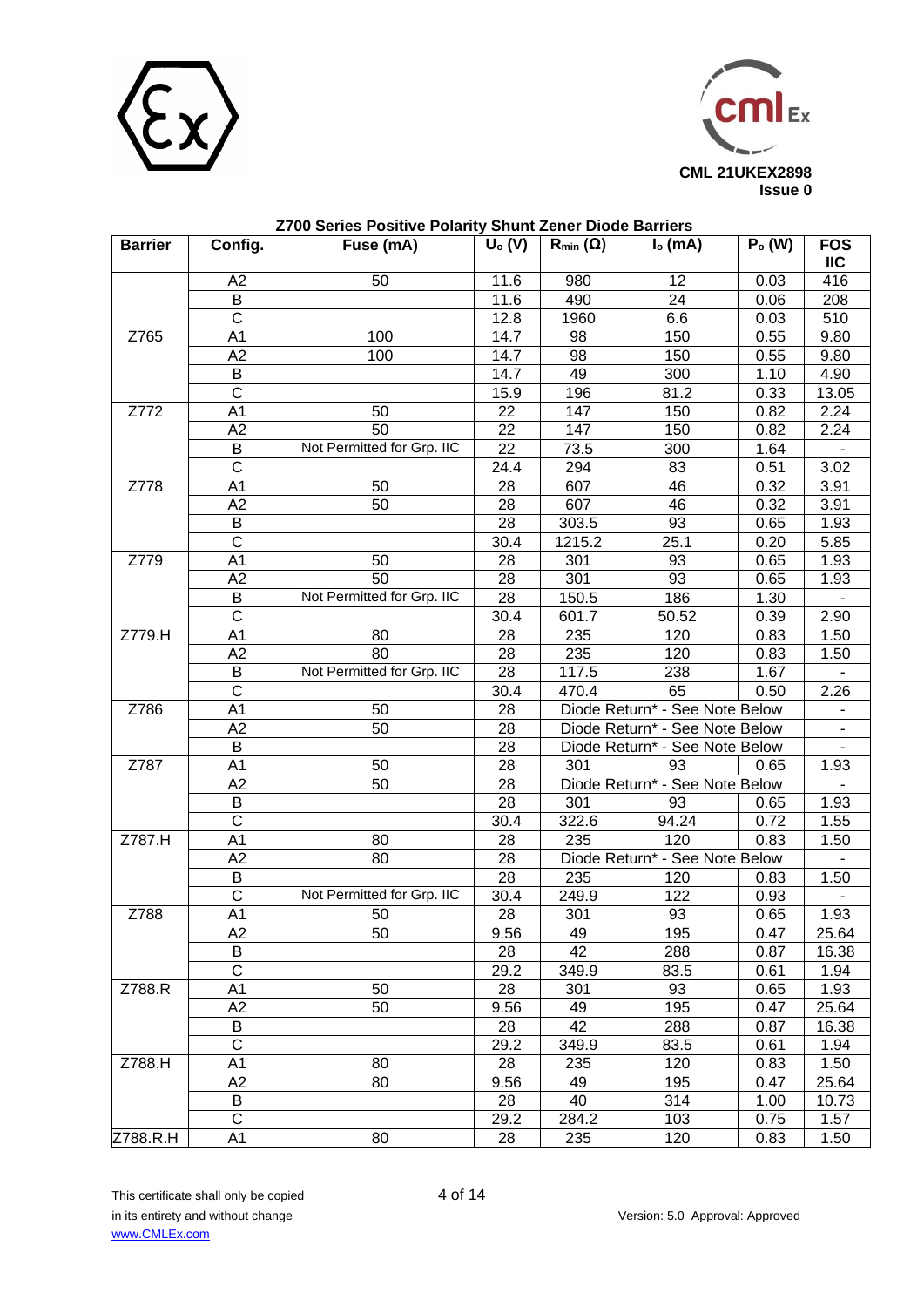



| <b>Barrier</b> | Config.               | Live ochos i contro i cianty chain Lonoi Dioac Dani<br>Fuse (mA) | $U_0(V)$ | $R_{min}(\Omega)$              | $Io$ (mA)                      | $Po$ (W) | <b>FOS</b>     |
|----------------|-----------------------|------------------------------------------------------------------|----------|--------------------------------|--------------------------------|----------|----------------|
|                |                       |                                                                  |          |                                |                                |          | $\mathsf{IIC}$ |
|                | A2                    | 80                                                               | 9.56     | 49                             | 195                            | 0.47     | 25.64          |
|                | $\sf B$               |                                                                  | 28       | 40                             | 314                            | 1.00     | 10.73          |
|                | $\overline{\text{c}}$ |                                                                  | 29.2     | 284.2                          | 103                            | 0.75     | 1.57           |
| Z789           | A1                    | 50                                                               | 28       | 613.8                          | 45.6                           | 0.32     | 3.94           |
|                | A2                    | 50                                                               | 28       | 613.8                          | 45.6                           | 0.32     | 3.94           |
|                | A <sub>3</sub>        | 50                                                               | 28       | Diode Return* - See Note Below |                                |          |                |
|                | A4                    | 50                                                               | 28       |                                | Diode Return* - See Note Below |          |                |
|                | B                     |                                                                  | 28       | 306.9                          | 91.2                           | 0.64     | 1.97           |
| Z796           | A1                    | 50                                                               | 26.6     | 314                            | 85                             | 0.56     | 2.38           |
|                | A2                    | 50                                                               | 20.5     | 407                            | 50                             | 0.26     | 8.54           |
|                | B                     |                                                                  | 26.6     | 177                            | 135                            | 0.82     | 1.93           |
|                | $\overline{\text{c}}$ |                                                                  | 29       | 720.3                          | 40.3                           | 0.30     | 4.09           |
| Z796.L         | A <sub>1</sub>        | 50                                                               | 26.0     | 314                            | 83                             | 0.54     | 2.59           |
|                | A2                    | 50                                                               | 20.0     | 407                            | 49                             | 0.25     | 9.46           |
|                | B                     |                                                                  | 26.0     | 177                            | 132                            | 0.77     | 2.10           |
|                | $\overline{\text{c}}$ |                                                                  | 28.4     | 720.3                          | 39.3                           | 0.28     | 4.38           |
| Z040           | A <sub>1</sub>        | 100                                                              | 5.88     | 42.14                          | 140                            | 0.206    | 35.71          |
|                | A2                    | 100                                                              | 5.88     | 42.14                          | 140                            | 0.206    | 35.71          |
|                | $\sf B$               | $2 \times 100$                                                   | 5.88     | 21.07                          | 280                            | 0.412    | 17.85          |
|                | $\overline{\text{c}}$ | 100                                                              | 7.08     | 84.28                          | 84.1                           | 0.149    | 59.45          |
| Z041           | A <sub>1</sub>        | 80                                                               | 8.61     | 1980                           | 4.4                            | 0.0094   | 1136           |
|                | A2                    | 80                                                               | 8.61     | 1980                           | 4.4                            | 0.0094   | 1136           |
|                | B                     | $2 \times 80$                                                    | 8.61     | 990                            | 8.7                            | 0.0188   | 574            |
|                | $\overline{\text{c}}$ | $\overline{80}$                                                  | 9.81     | 3960                           | $\overline{2.5}$               | 0.0062   | 2000           |
| Z042           | A <sub>1</sub>        | 100                                                              | 5.88     | 198                            | 30                             | 0.044    | 166            |
|                | A2                    | 100                                                              | 5.88     | 198                            | 30                             | 0.044    | 166            |
|                | $\sf B$               | $2 \times 100$                                                   | 5.88     | 99                             | 60                             | 0.088    | 83             |
|                | $\overline{\text{c}}$ | 100                                                              | 7.08     | 396                            | 18                             | 0.032    | 277            |

# **Z800 Series Negative Polarity Shunt Zener Diode Barriers**

| <b>Barrier</b> | Config.        | Fuse (mA) | $U_0(V)$ | $R_{min}(\Omega)$ | $Io$ (mA) | $Po$ (W) | <b>FOS</b> |
|----------------|----------------|-----------|----------|-------------------|-----------|----------|------------|
|                |                |           |          |                   |           |          | <b>IIC</b> |
| Z805           | A1             | 250       | 4.94     | 9.8               | 504       | 0.62     | 9.92       |
| Z810           | A1             | 100       | 9.56     | 49                | 195       | 0.47     | 25.64      |
| Z810.CL        | A1             | 100       | 9.56     | 49                | 195       | 0.47     | 25.64      |
| Z813           | A1             | 160       | 15.75    | 21.8              | 723       | 2.84     | 1.50       |
| Z815           | A1             | 100       | 14.7     | 98                | 150       | 0.55     | 9.80       |
| Z815.CL        | A1             | 100       | 14.7     | 98                | 150       | 0.55     | 9.80       |
| Z815.1k        | A <sub>1</sub> | 100       | 14.7     | 980               | 15        | 0.06     | 98.0       |
| Z822           | A1             | 50        | 22       | 147               | 150       | 0.82     | 2.24       |
| Z822.CL        | A1             | 50        | 22       | 147               | 150       | 0.82     | 2.24       |
| Z828           | A1             | 50        | 28       | 301               | 93        | 0.65     | 1.93       |
| Z828.CL        | A <sub>1</sub> | 50        | 28       | 301               | 93        | 0.65     | 1.93       |
| Z828.H         | A1             | 80        | 28       | 235               | 120       | 0.83     | 1.50       |
| Z855           | A1             | 250       | 4.94     | 9.8               | 504       | 0.62     | 9.92       |
|                | A2             | 250       | 4.94     | 9.8               | 504       | 0.62     | 9.92       |
|                | B              |           | 4.94     | 4.9               | 1008      | 1.25     | 4.96       |

This certificate shall only be copied 5 of 14 in its entirety and without change Version: 5.0 Approval: Approved [www.CMLEx.com](http://www.cmlex.com/)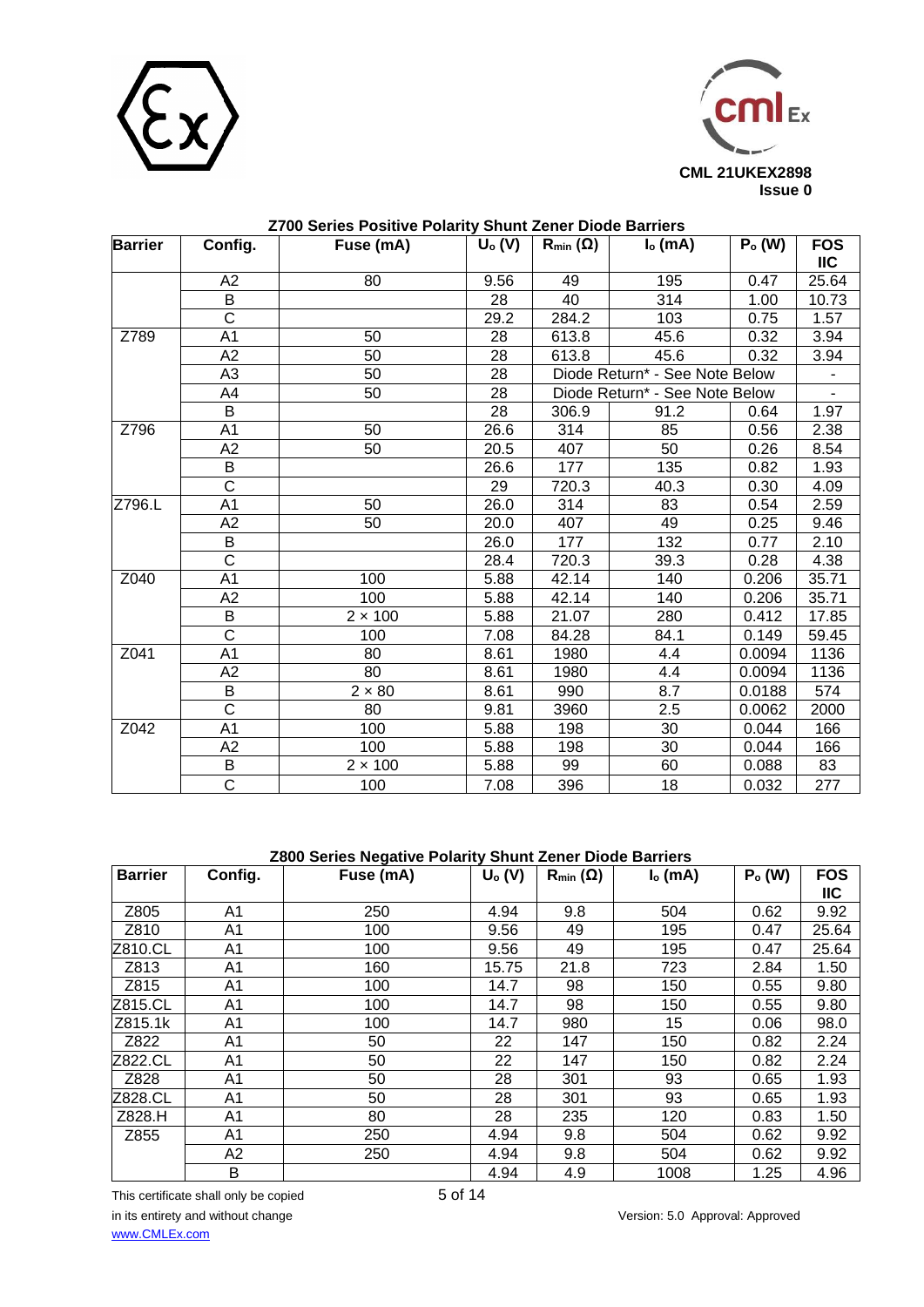



| <b>Barrier</b> |                         | 2800 Series Negative Polarity Shunt Zener Diode Barriers |          |                   |                                |          |                          |
|----------------|-------------------------|----------------------------------------------------------|----------|-------------------|--------------------------------|----------|--------------------------|
|                | Config.                 | Fuse (mA)                                                | $U_0(V)$ | $R_{min}(\Omega)$ | $Io$ (mA)                      | $Po$ (W) | <b>FOS</b><br><b>IIC</b> |
|                | $\mathsf{C}$            |                                                          | 6.14     | 19.6              | 314                            | 0.49     | 15.92                    |
| Z857           | A <sub>1</sub>          | 200                                                      | 7.14     | 9.8               | 729                            | 1.30     | 6.85                     |
|                | <b>B2</b>               | 200                                                      | 7.14     | 9.8               | 729                            | 1.30     | 6.85                     |
|                | B                       |                                                          | 7.14     | 4.9               | 1457                           | 2.60     | 3.43                     |
|                | $\overline{\mathsf{C}}$ |                                                          | 8.34     | 19.6              | 426                            | 0.89     | 11.73                    |
| Z864           | A <sub>1</sub>          | 50                                                       | 11.6     | 980               | 12                             | 0.03     | 416                      |
|                | A2                      | 50                                                       | 11.6     | 980               | $\overline{12}$                | 0.03     | 416                      |
|                | B                       |                                                          | 11.6     | 490               | 24                             | 0.06     | 208                      |
|                | $\overline{\text{c}}$   |                                                          | 12.8     | 1960              | 6.6                            | 0.03     | 510                      |
| Z865           | A <sub>1</sub>          | 100                                                      | 14.7     | 98                | 150                            | 0.55     | 9.80                     |
|                | A <sub>2</sub>          | 100                                                      | 14.7     | 98                | 150                            | 0.55     | 9.80                     |
|                | B                       |                                                          | 14.7     | 49                | 300                            | 1.10     | 4.90                     |
|                | $\overline{\text{c}}$   |                                                          | 15.9     | 196               | 81.2                           | 0.33     | 13.05                    |
| Z872           | A <sub>1</sub>          | 50                                                       | 22       | 147               | 150                            | 0.82     | 2.24                     |
|                | A2                      | 50                                                       | 22       | 147               | 150                            | 0.82     | 2.24                     |
|                | B                       | Not Permitted for Grp. IIC                               | 22       | 73.5              | 300                            | 1.64     |                          |
|                | $\overline{\mathsf{C}}$ |                                                          | 24.4     | 294               | 83                             | 0.51     | 3.02                     |
| Z878           | A <sub>1</sub>          | 50                                                       | 28       | 607               | 46                             | 0.32     | 3.91                     |
|                | A2                      | 50                                                       | 28       | 607               | 46                             | 0.32     | 3.91                     |
|                | B                       |                                                          | 28       | 303.5             | 93                             | 0.65     | 1.93                     |
|                | $\overline{C}$          |                                                          | 30.4     | 1215.2            | 25.1                           | 0.20     | 5.85                     |
| Z879           | A <sub>1</sub>          | 50                                                       | 28       | 301               | 93                             | 0.65     | 1.93                     |
|                | A2                      | $\overline{50}$                                          | 28       | 301               | 93                             | 0.65     | 1.93                     |
|                | B                       | Not Permitted for Grp. IIC                               | 28       | 150.5             | 186                            | 1.30     |                          |
|                | $\overline{\mathsf{C}}$ |                                                          | 30.4     | 601.7             | 50.52                          | 0.39     | 2.9                      |
| Z879.H         | A <sub>1</sub>          | 80                                                       | 28       | 235               | 120                            | 0.83     | 1.50                     |
|                | A2                      | $\overline{80}$                                          | 28       | 235               | 120                            | 0.83     | 1.50                     |
|                | B                       | Not Permitted for Grp. IIC                               | 28       | 117.5             | 238                            | 1.67     |                          |
|                | $\overline{\text{c}}$   |                                                          | 30.4     | 470.4             | 65                             | 0.50     | 2.26                     |
| Z886           | A <sub>1</sub>          | 50                                                       | 28       |                   | Diode Return* - See Note Below |          |                          |
|                | A2                      | 50                                                       | 28       |                   | Diode Return* - See Note Below |          |                          |
|                | B                       |                                                          | 28       |                   | Diode Return* - See Note Below |          |                          |
| Z887           | A <sub>1</sub>          | 50                                                       | 28       | 301               | 93                             | 0.65     | 1.93                     |
|                | A2                      | 50                                                       | 28       |                   | Diode Return* - See Note Below |          |                          |
|                | B                       |                                                          | 28       | 301               | 93                             | 0.65     | 1.93                     |
|                | C                       |                                                          | 30.4     | 322.6             | 94.24                          | 0.72     | 1.55                     |
| Z887.H         | A1                      | 80                                                       | 28       | 235               | 120                            | 0.83     | 1.50                     |
|                | A2                      | 80                                                       | 28       |                   | Diode Return* - See Note Below |          |                          |
|                | B                       |                                                          | 28       | 235               | 120                            | 0.83     | 1.50                     |
|                | $\overline{C}$          | Not Permitted for Grp. IIC                               | 30.4     | 249.9             | 122                            | 0.93     |                          |
| Z888           | A1                      | 50                                                       | 28       | 301               | 93                             | 0.65     | 1.93                     |
|                | A2                      | 50                                                       | 9.56     | 49                | 195                            | 0.47     | 25.64                    |
|                | B                       |                                                          | 28       | 42                | 288                            | 0.87     | 16.38                    |
|                | $\overline{\text{c}}$   |                                                          | 29.2     | 349.9             | 83.5                           | 0.61     | 1.94                     |
| Z888.R         | A1                      | 50                                                       | 28       | 301               | 93                             | 0.65     | 1.93                     |
|                | A2                      | 50                                                       | 9.56     | 49                | 195                            | 0.47     | 25.64                    |
|                | B                       |                                                          | 28       | 42                | 288                            | 0.87     | 16.38                    |

This certificate shall only be copied 6 of 14 in its entirety and without change Version: 5.0 Approval: Approved [www.CMLEx.com](http://www.cmlex.com/)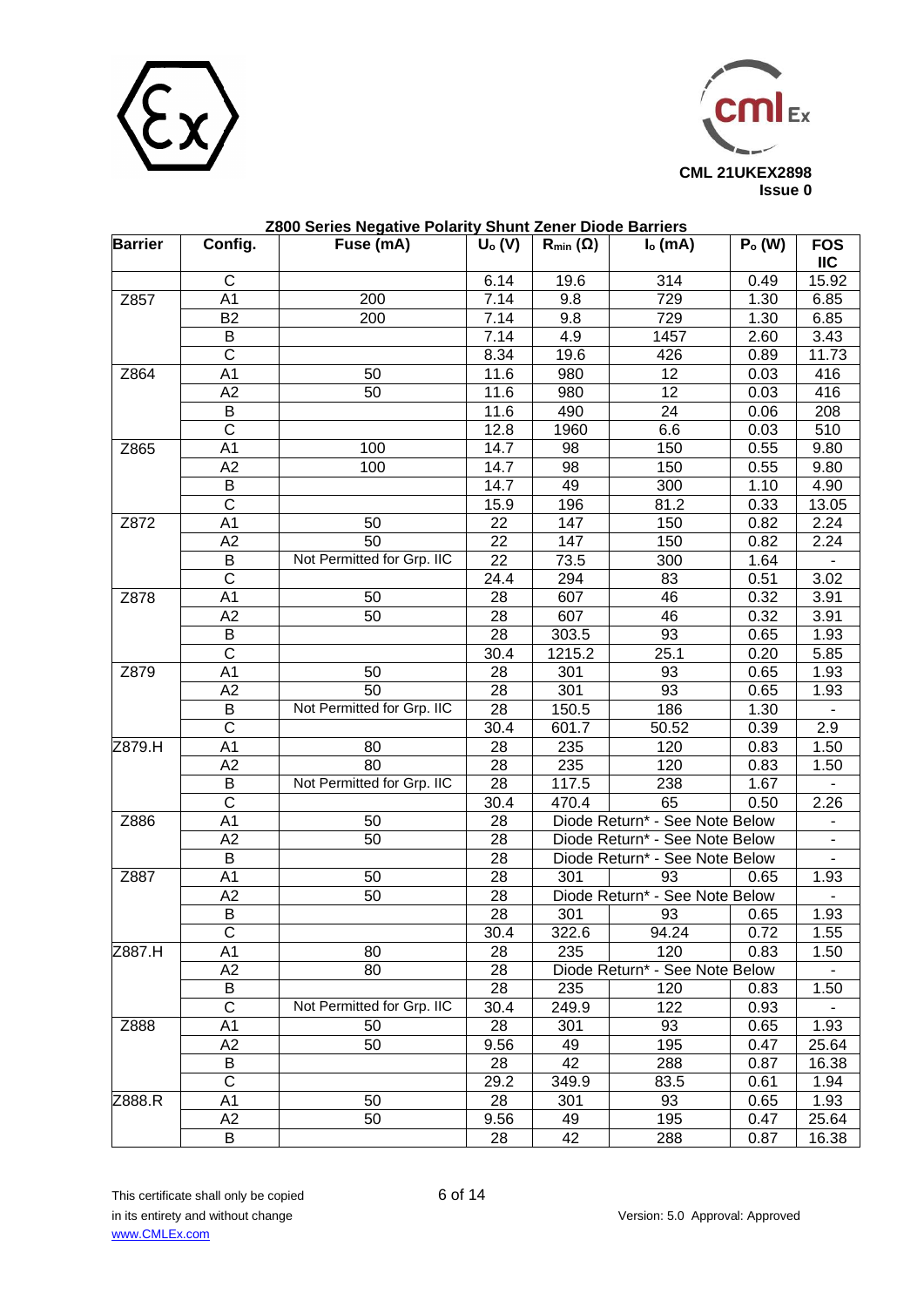



|                |                | . . <del>.</del> |          |                   |           |          |            |
|----------------|----------------|------------------|----------|-------------------|-----------|----------|------------|
| <b>Barrier</b> | Config.        | Fuse (mA)        | $U_0(V)$ | $R_{min}(\Omega)$ | $Io$ (mA) | $Po$ (W) | <b>FOS</b> |
|                |                |                  |          |                   |           |          | IIC        |
|                | C              |                  | 29.2     | 349.9             | 83.5      | 0.61     | 1.94       |
| Z888.H         | A1             | 80               | 28       | 235               | 120       | 0.83     | 1.50       |
|                | A2             | 80               | 9.56     | 49                | 195       | 0.47     | 25.64      |
|                | B              |                  | 28       | 40                | 314       | 1.00     | 10.73      |
|                | $\mathsf C$    |                  | 29.2     | 284.2             | 103       | 0.75     | 1.57       |
| Z888.R.H       | A1             | 80               | 28       | 235               | 120       | 0.83     | 1.50       |
|                | A <sub>2</sub> | 80               | 9.56     | 49                | 195       | 0.47     | 25.64      |
|                | B              |                  | 28       | 40                | 314       | 1.00     | 10.73      |
|                | C              |                  | 29.2     | 284.2             | 103       | 0.75     | 1.57       |
| Z896           | A1             | 50               | 26.6     | 314               | 85        | 0.56     | 2.38       |
|                | A <sub>2</sub> | 50               | 20.5     | 407               | 50        | 0.26     | 8.54       |
|                | B              |                  | 26.6     | 177               | 135       | 0.82     | 1.93       |
|                | C              |                  | 29       | 720.3             | 40.3      | 0.30     | 4.09       |
| Z896.L         | A1             | 50               | 26.0     | 314               | 83        | 0.54     | 2.59       |
|                | A2             | 50               | 20.0     | 407               | 49        | 0.25     | 9.46       |
|                | B              |                  | 26.0     | 177               | 132       | 0.77     | 2.10       |
|                | C              |                  | 28.4     | 720.3             | 39.43     | 0.28     | 4.38       |

### **Z900 Series a.c. Shunt Zener Diode Barriers**

| <b>Barrier</b>                   | Config.                      | <b>Fuse</b><br>(mA) | $U_0(V)$ | $R_{min}(\Omega)$ | $Io$ (mA) | $Po$ (W) | <b>FOS</b><br><b>IIC</b> |
|----------------------------------|------------------------------|---------------------|----------|-------------------|-----------|----------|--------------------------|
| Z905 (a.c.)                      | A <sub>1</sub>               | 250                 | 4.9      | 9.8               | 500       | 0.62     | 10.0                     |
| Z910 (a.c.)                      | A <sub>1</sub><br>100<br>100 |                     | 9.94     | 49                | 203       | 0.50     | 24.63                    |
| Z915 (a.c.)                      | A <sub>1</sub>               |                     | 15       | 98                | 153       | 0.57     | 8.82                     |
| A <sub>1</sub><br>Z915.1k (a.c.) |                              | 100                 | 15       | 980               | 15        | 0.06     | 90.0                     |
| Z928 (a.c.)                      | A <sub>1</sub>               | 50                  | 28       | 93<br>301         |           | 0.65     | 1.93                     |
| Z954 (a.c.)                      | A <sub>1</sub>               | 50                  | 4.5      | 11.76             | 383       | 0.43     | 13.05                    |
|                                  | A2                           | 50                  | 4.5      | 11.76             | 383       | 0.43     | 13.05                    |
|                                  | A <sub>3</sub>               | 50                  | 4.5      | 11.76             | 383       | 0.43     | 13.05                    |
|                                  | B                            |                     | 4.5      | 5.88              | 765       | 0.86     | 6.53                     |
|                                  | <b>B1</b>                    |                     | 4.5      | 3.92              | 1150      | 1.29     | 4.34                     |
|                                  | C <sub>1</sub>               | 9                   |          | 17.64             | 511       | 1.15     | 9.8                      |
| Z955 (a.c.)                      | A <sub>1</sub>               | 250                 | 4.9      | 9.8               | 500       | 0.62     | 10.0                     |
|                                  | A2                           | 250                 | 4.9      | 9.8               | 500       | 0.62     | 10.0                     |
|                                  | B                            |                     | 4.9      | 4.9               | 1000      | 1.24     | 5.0                      |
|                                  | $\overline{\text{C}}$        |                     | 9.8      | 19.6              | 500       | 1.23     | 10                       |
| Z960 (Star)                      | A <sub>1</sub>               | 50                  | 9.94     | 49                | 203       | 0.50     | 24.63                    |
|                                  | A <sub>2</sub>               | 50                  | 9.94     | 49                | 203       | 0.50     | 24.63                    |
|                                  | B                            |                     | 9.94     | 24.5              | 406       | 1.00     | 12.31                    |
|                                  | $\overline{\text{c}}$        |                     | 9.94     | 98                | 102       | 0.25     | 49.01                    |
| Z961 (a.c.)                      | A <sub>1</sub>               | 100                 | 8.7      | 98                | 89        | 0.19     | 56.17                    |
|                                  | A2                           | 100                 | 8.7      | 98                | 89        | 0.19     | 56.17                    |
|                                  | $\overline{B}$               |                     | 8.7      | 49                | 178       | 0.39     | 28.08                    |
|                                  | $\overline{\text{C}}$        |                     | 17.4     | 196               | 89        | 0.39     | 8.31                     |
| Z961.H (a.c.)                    | A <sub>1</sub>               | 50                  | 8.7      | 352.8             | 25        | 0.05     | 200                      |
|                                  | A2                           | 50                  | 8.7      | 352.8             | 25        | 0.05     | 200                      |
|                                  | B                            |                     | 8.7      | 176               | 49        | 0.11     | 102                      |

This certificate shall only be copied 7 of 14 in its entirety and without change Version: 5.0 Approval: Approved [www.CMLEx.com](http://www.cmlex.com/)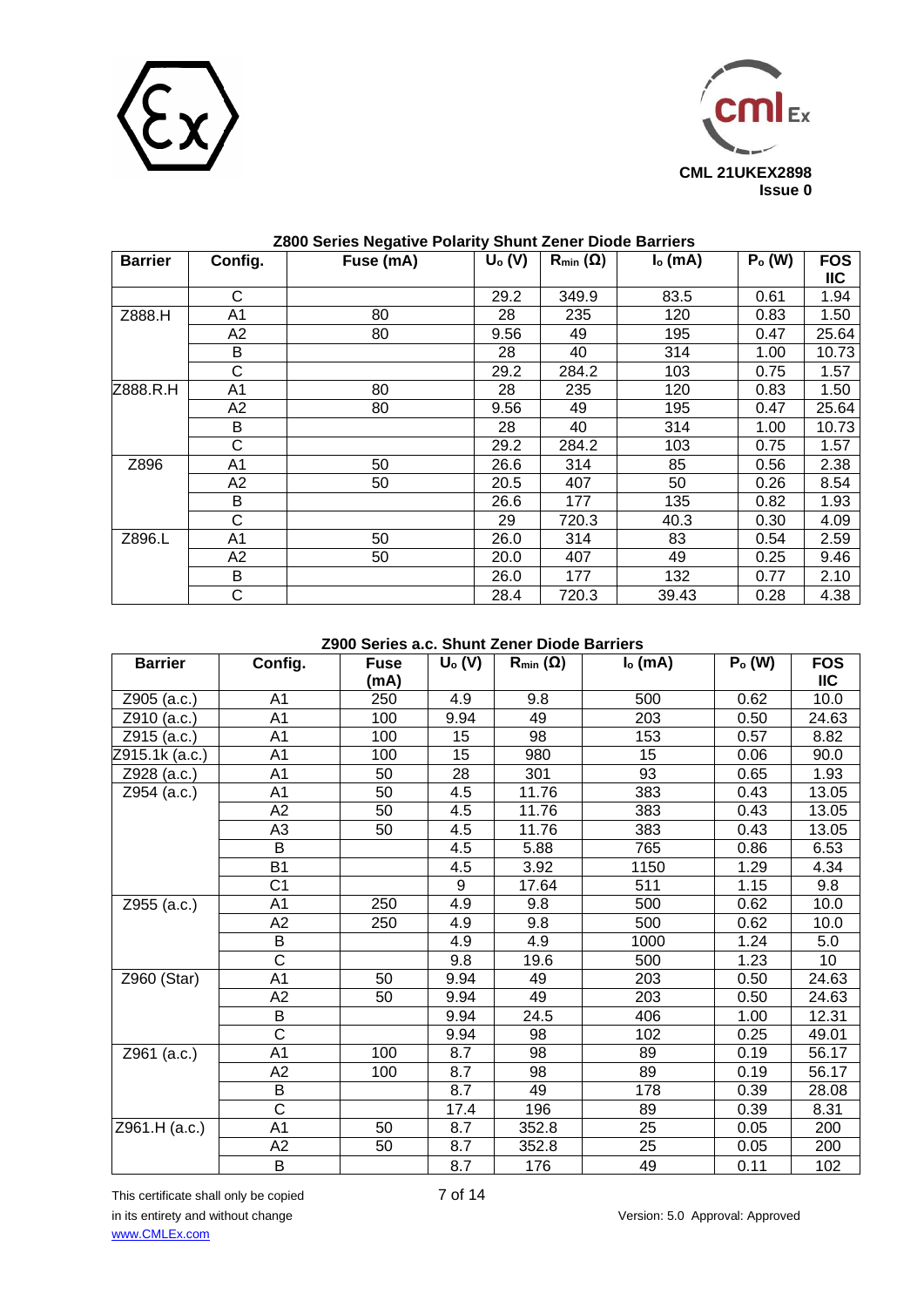



| <b>Barrier</b> | Config.               | <b>Fuse</b><br>(mA) | $U_0(V)$        | $R_{min}(\Omega)$ | $Io$ (mA)       | $Po$ (W) | <b>FOS</b><br><b>IIC</b> |
|----------------|-----------------------|---------------------|-----------------|-------------------|-----------------|----------|--------------------------|
|                | C                     |                     | 17.4            | 705.6             | 25              | 0.11     | 29.6                     |
| Z964 (a.c.)    | A <sub>1</sub>        | 50                  | 12              | 980               | $\overline{12}$ | 0.04     | 416                      |
|                | A2                    | 50                  | 12              | 980               | 12              | 0.04     | 416                      |
|                | B                     |                     | 12              | 490               | 24              | 0.08     | 208                      |
|                | $\overline{\text{c}}$ |                     | 24              | 1960              | $\overline{12}$ | 0.08     | 21.75                    |
| Z965 (Star)    | A <sub>1</sub>        | 50                  | 15              | 98                | 153             | 0.57     | 8.82                     |
|                | A2                    | 50                  | 15              | 98                | 153             | 0.57     | 8.82                     |
|                | B                     |                     | $\overline{15}$ | 49                | 306             | 1.14     | 4.41                     |
|                | $\overline{\text{c}}$ |                     | 15              | 196               | 76.5            | 0.29     | 17.64                    |
| Z966 (a.c.)    | A <sub>1</sub>        | 50                  | 12              | 147               | 82              | 0.24     | 60.97                    |
|                | A2                    | 50                  | 12              | 147               | 82              | 0.24     | 60.97                    |
|                | $\overline{B}$        |                     | 12              | 73.5              | 164             | 0.48     | 30.48                    |
|                | $\overline{\text{c}}$ |                     | 24              | 294               | 82              | 0.48     | 3.18                     |
| Z966.H (a.c.)  | A <sub>1</sub>        | 100                 | $\overline{12}$ | 73.5              | 164             | 0.49     | 30.48                    |
|                | A2                    | 100                 | 12              | 73.5              | 164             | 0.49     | 30.48                    |
|                | B                     |                     | 12              | 36.75             | 328             | 0.98     | 15.24                    |
|                | $\overline{\text{c}}$ |                     | 24              | 147               | 164             | 0.98     | 1.59                     |
| Z967 (Star)    | A <sub>1</sub>        | 50                  | 16.8            | 117               | 143             |          | 5.87                     |
|                | A2                    | 50                  | 16.8            | 117               | 143             | 0.60     | 5.87                     |
|                | B                     |                     | 16.8            | 58                | 286             | 1.20     | 2.93                     |
|                | $\overline{\text{c}}$ |                     | 16.8            | 234               | 72              | 0.30     | 11.66                    |
| Z969           | A <sub>1</sub>        | 80                  | 14.24           | 35.6              | 400             | 1.42     | 4.12                     |
| (Special Star) | A2                    | 80                  | 17.6            | 50.5              | 349             | 1.53     | 2.03                     |
|                | B                     |                     | 19.24           | 20.8              | 749             | 2.95     | 1.50                     |
|                | $\mathsf{C}$          |                     | 19.24           | 86.1              | 224             | 1.08     | 2.33                     |
| Z972 (Star)    | A <sub>1</sub>        | 50                  | 22              | 301               | 73              | 0.40     | 4.61                     |
|                | A2                    | 50                  | 22              | 301               | $\overline{73}$ | 0.40     | 4.61                     |
|                | B                     |                     | 22              | 151               | 146             | 0.80     | $2.\overline{30}$        |
|                | $\overline{\text{c}}$ |                     | 22              | 602               | 36.5            | 0.20     | 9.23                     |
| Z978 (Star)    | A <sub>1</sub>        | 50                  | 28              | 607               | 46              | 0.32     | 3.91                     |
|                | $\overline{A2}$       | 50                  | $\overline{28}$ | 607               | 46              | 0.32     | 3.91                     |
|                | B                     |                     | 28              | 304               | 93              | 0.65     | 1.93                     |
|                | $\overline{\text{c}}$ |                     | 28              | 1214              | 23              | 0.16     | 7.82                     |

# **Z900 Series a.c. Shunt Zener Diode Barriers**

Notes: Barrier models marked \* have channels with diode returns. The hazardous area terminals for the channels with diode returns should be regarded as 28V voltage sources. The 28V must be considered as the theoretical maximum up to which a capacitive load can be applied to the terminals due to the leakage current of the diode return. This voltage is only used in calculating the load capacitance.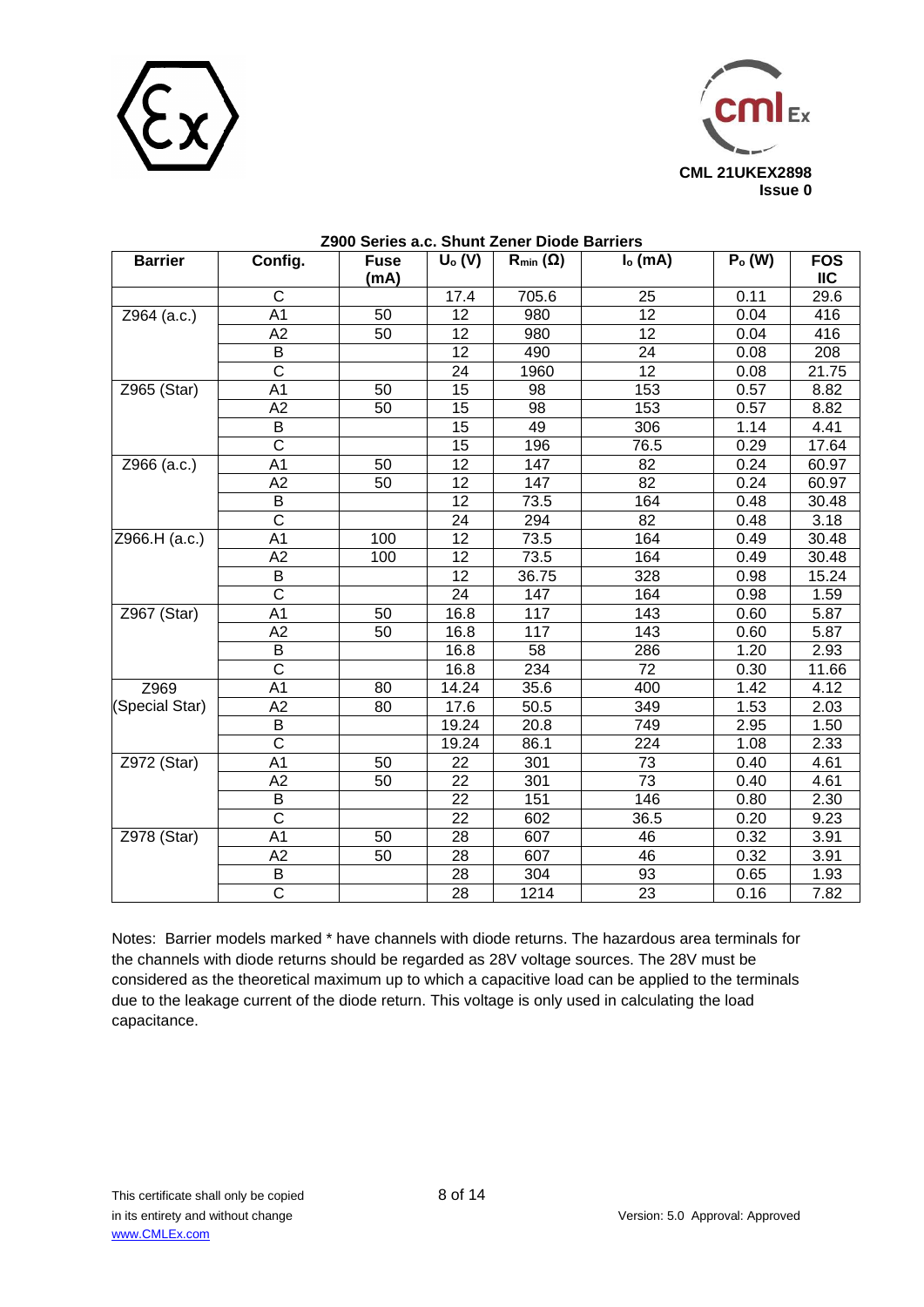



### LOAD PARAMETERS

The capacitance and either the inductance or the inductance to resistance ratio (L/R) of the load connected to the output terminals must not exceed the following values:

|                |         |     |                  | ----------           |                     |      |               |                  | _______ |                 |                |       |                      |
|----------------|---------|-----|------------------|----------------------|---------------------|------|---------------|------------------|---------|-----------------|----------------|-------|----------------------|
| <b>Barrier</b> | Config. |     | <b>Group IIC</b> |                      | <b>Group IIB</b>    |      |               | <b>Group IIA</b> |         |                 | Group          |       |                      |
|                |         | (µF | (mH)             | L/R<br>$(uH/\Omega)$ | ∽<br>ີ<br>$(\mu F)$ | (mH) | L/R<br>(uH/Ω) | ີ<br>(IF)        | (mH)    | L/R<br>(uH/Ω)   | ີ<br>$(\mu F)$ | (mH)  | L/R<br>$(uH/\Omega)$ |
| Z705           | n i     | 100 | 0.14             | 57                   | 1000                | 0.55 | 228           | 1000             |         | 456             | 1000           | l.83  | 749                  |
| Z710           | A1      | 3.6 | 0.93             | 76                   | 26.0                | 3.74 | 305           | 210.0            | 7.48    | 610             | 500            | 12.27 | 1000                 |
| Z710.CL        | A۱      | 3.6 | 0.93             | 76                   | 26.0                | 3.74 | 305           | 210.0            | 7.48    | 61 <sub>C</sub> | 500            | 12.27 | 1000                 |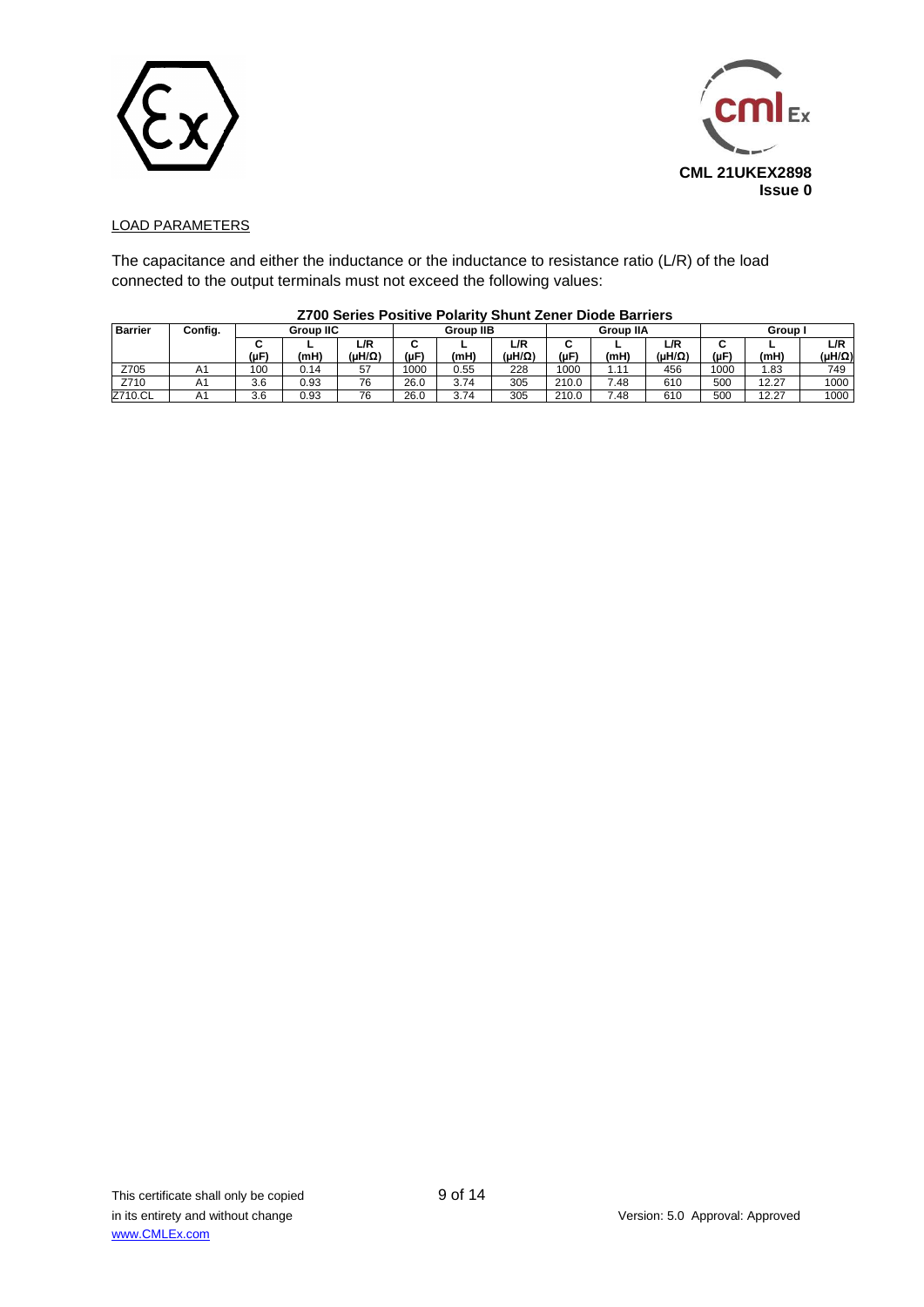



| Barrier        | Config.               | <b>Group IIC</b> |                                     |                         | <b>Group IIB</b> |              |                         | <b>Group IIA</b> |               |                         | Group I    |                |                         |
|----------------|-----------------------|------------------|-------------------------------------|-------------------------|------------------|--------------|-------------------------|------------------|---------------|-------------------------|------------|----------------|-------------------------|
|                |                       | c<br>$(\mu F)$   | L.<br>(mH)                          | L/R<br>$(\mu H/\Omega)$ | C<br>(µF)        | г<br>(mH)    | L/R<br>$(\mu H/\Omega)$ | C<br>(µF)        | L<br>(mH)     | L/R<br>$(\mu H/\Omega)$ | C<br>(µF)  | L.<br>(mH)     | L/R<br>$(\mu H/\Omega)$ |
| Z713           | A1                    | 0.478            | 0.068                               | 12                      | 2.88             | 0.27         | 49                      | 11.6             | 0.54          | 99                      | 15.8       | 0.89           | 164                     |
| Z715           | A1                    | 0.62             | 1.58                                | 64                      | 3.86             | 6.32         | 257                     | 14.9             | 12.64         | 515                     | 18.6       | 20.74          | 846                     |
| Z715.CL        | A1                    | 0.62             | 1.58                                | 64                      | 3.86             | 6.32         | 257                     | 14.9             | 12.64         | 515                     | 18.6       | 20.74          | 846                     |
| Z715.1k        | A1                    | 0.62             | 158.0                               | 644                     | 3.86             | 632.09       | 2579                    | 14.9             | 1264          | 5159                    | 18.6       | 2074           | 8465                    |
| Z722           | A1                    | 0.165            | 1.58                                | 43                      | 1.14             | 6.32         | 172                     | 4.20             | 12.64         | 345                     | 6.0        | 20.74          | 566                     |
| <b>Z722.CL</b> | A1                    | 0.165            | 1.58                                | 43                      | 1.14             | 6.32         | 172                     | 4.20             | 12.64         | 345                     | 6.0        | 20.74          | 566                     |
| Z728           | A <sub>1</sub>        | 0.083            | 4.11                                | 54                      | 0.65             | 16.44        | 218                     | 2.15             | 32.88         | 436                     | 3.76       | 53.95          | 716                     |
| Z728.CL        | A1                    | 0.083            | 4.11                                | 54                      | 0.65             | 16.44        | 218                     | 2.15             | 32.88         | 436                     | 3.76       | 53.95          | 716                     |
| Z728.H         | A1                    | 0.083            | 2.46                                | 42                      | 0.65             | 9.87         | 170                     | 2.15             | 19.75         | 341                     | 3.76       | 32.40          | 559                     |
| Z755           | A1                    | 100              | 0.14                                | 57                      | 1000             | 0.55         | 228                     | 1000             | 1.11          | 456                     | 1000       | 1.83           | 749                     |
|                | A2                    | 100              | 0.14                                | 57                      | 1000             | 0.55         | 228                     | 1000             | 1.11          | 456                     | 1000       | 1.83           | 749                     |
|                | B                     | 100              | 0.034                               | 28                      | 1000             | 0.13         | 114                     | 1000             | 0.27          | 228                     | 1000       | 0.45           | $\overline{374}$        |
|                | C                     | 34               | 0.36                                | 73                      | 790              | 1.44         | 295                     | 1000             | 2.88          | 591                     | 1000       | 4.73           | 970                     |
| Z757           | A1                    | 13.5             | 0.066                               | 27                      | 240              | 0.26         | 109                     | 1000             | 0.53          | 218                     | 1000       | 0.87           | 358                     |
|                | A2                    | 13.5             | 0.066                               | 27                      | 240              | 0.26         | 109                     | 1000             | 0.53          | 218                     | 1000       | 0.87           | 358                     |
|                | B                     | 13.5             | 0.016                               | 13                      | 240              | 0.066        | 54                      | 1000             | 0.13          | 109                     | 1000       | 0.21           | 179                     |
|                | C                     | 6.8              | 0.195                               | 40                      | 66.0             | 0.783        | 160                     | 1000             | 1.56          | 320                     | 1000       | 2.57           | 526                     |
| Z763           | A1                    | 1.59             | 0.25                                | 33                      | 10.8             | 1.03         | 132                     | 43.0             | 2.07          | 265                     | 46         | 3.40           | 434                     |
|                | A <sub>2</sub>        | 100              | 13.66                               | 1741                    | 1000             | 54.67        | 6966                    | 1000             | 109.35        | 13933                   | 1000       | 179.41         | 22859                   |
|                | В                     | 0.94             | 0.19                                | 12                      | 5.8              | 0.79         | 51                      | 21.0             | 1.59          | 102                     | 27         | 2.62           | 167                     |
| Z764           | A1                    | 1.59             | 246.91                              | 1035                    | 10.8             | 987.65       | 4143                    | 43.0             | 1975          | 8286                    | 46         | 3240           | 13594                   |
|                | A <sub>2</sub>        | 1.59             | 246.91                              | 1035                    | 10.8             | 987.65       | 4143                    | 43.0             | 1975          | 8286                    | 46         | 3240           | 13594                   |
|                | B                     | 1.59             | 61.72                               | 517                     | 10.8             | 246.91       | 2071                    | 43.0             | 493.82        | 4143                    | 46         | 810.18         | 6797                    |
|                | $\overline{\text{c}}$ | 1.06             | 816                                 | 1701                    | 6.8              | 3264         | 6805                    | 24.2             | 6529          | 13611                   | 30.0       | 10713          | 22330                   |
| Z765           | A1                    | 0.62             | 1.58                                | 64                      | 3.86             | 6.32         | 257                     | 14.9             | 12.64         | 515                     | 18.6       | 20.74          | 846                     |
|                | A <sub>2</sub>        | 0.62             | 1.58                                | 64                      | 3.86             | 6.32         | 257                     | 14.9             | 12.64         | 515                     | 18.6       | 20.74          | 846                     |
|                | В                     | 0.62             | 0.39                                | 32                      | 3.86             | 1.58         | 128                     | 14.9             | 3.16          | 257                     | 18.6       | 5.18           | 423                     |
|                | C                     | 0.469            | 5.39                                | 110                     | 2.81             | 21.57        | 441                     | 11.3             | 43.14         | 882                     | 15.4       | 70.77          | 1447                    |
| Z772           | A1<br>A2              | 0.165            | 1.58                                | 43<br>43                | 1.14             | 6.32         | 172<br>172              | 4.20             | 12.64         | 345                     | 6.0        | 20.74<br>20.74 | 566                     |
|                | B                     | 0.165            | 1.58<br>Not Permitted for Group IIC |                         | 1.14<br>1.14     | 6.32<br>1.58 | 86                      | 4.20<br>4.20     | 12.64<br>3.16 | 345<br>172              | 6.0<br>6.0 | 5.18           | 566<br>283              |
|                | С                     | 0.119            | 5.16                                | 70                      | 0.89             | 20.64        | 280                     | 3.20             | 41.28         | 561                     | 5.1        | 67.74          | 921                     |
| Z778           | A1                    | 0.083            | 16.80                               | 110                     | 0.65             | 67.21        | 440                     | 2.15             | 134.42        | 880                     | 3.76       | 220.54         | 1445                    |
|                | A <sub>2</sub>        | 0.083            | 16.80                               | 110                     | 0.65             | 67.21        | 440                     | 2.15             | 134.42        | 880                     | 3.76       | 220.54         | 1445                    |
|                | В                     | 0.083            | 4.11                                | 55                      | 0.65             | 16.44        | 220                     | 2.15             | 32.88         | 440                     | 3.76       | 53.95          | 722                     |
|                | C                     | 0.064            | 56.43                               | 187                     | 0.542            | 225.7        | 748                     | 1.76             | 451.4         | 1496                    | 2.96       | 740.7          | 2454                    |
| Z779           | A1                    | 0.083            | 4.11                                | 54                      | 0.65             | 16.44        | 218                     | 2.15             | 32.88         | 436                     | 3.76       | 53.95          | 716                     |
|                | A <sub>2</sub>        | 0.083            | 4.11                                | 54                      | 0.65             | 16.44        | 218                     | 2.15             | 32.88         | 436                     | 3.76       | 53.95          | 716                     |
|                | В                     |                  | Not Permitted for Group IIC         |                         | 0.65             | 4.11         | 109                     | 2.15             | 8.22          | 218                     | 3.76       | 13.48          | 358                     |
|                | C                     | 0.064            | 13.93                               | 92                      | 0.542            | 55.72        | 370                     | 1.76             | 111.4         | 740                     | 2.96       | 182.8          | 1215                    |
| Z779.H         | A <sub>1</sub>        | 0.083            | 2.46                                | 42                      | 0.65             | 9.87         | 170                     | 2.15             | 19.75         | 341                     | 3.76       | 32.40          | 559                     |
|                | A <sub>2</sub>        | 0.083            | 2.46                                | 42                      | 0.65             | 9.87         | 170                     | 2.15             | 19.75         | 341                     | 3.76       | 32.40          | 559                     |
|                | В                     |                  | Not Permitted for Group IIC         |                         | 0.65             | 2.51         | 85                      | 2.15             | 5.02          | 170                     | 3.76       | 8.23           | 279                     |
|                | С                     | 0.064            | 8.41                                | 72                      | 0.542            | 33.66        | 289                     | 1.76             | 67.32         | 579                     | 2.96       | 110.4          | 950                     |
| Z786           | A1                    | 0.083            | 1000                                | 852                     | 0.65             | 1000         | 1703                    | 2.15             | 1000          | 2409                    | 3.76       | 1000           | 3086                    |
|                | A2                    | 0.083            | 1000                                | 852                     | 0.65             | 1000         | 1703                    | 2.15             | 1000          | 2409                    | 3.76       | 1000           | 3086                    |
|                | B                     | 0.083            | 1000                                | 852                     | 0.65             | 1000         | 1703                    | 2.15             | 1000          | 2409                    | 3.76       | 1000           | 3086                    |
| Z787           | A1                    | 0.083            | 4.11                                | 54                      | 0.65             | 16.44        | 218                     | 2.15             | 32.88         | 436                     | 3.76       | 53.95          | 716                     |
|                | A <sub>2</sub>        | 0.083            | 1000                                | 852                     | 0.65             | 1000         | 1703                    | 2.15             | 1000          | 2409                    | 3.76       | 1000           | 3086                    |
|                | B                     | 0.083            | 4.11                                | 54                      | 0.65             | 16.44        | 218                     | 2.15             | 32.88         | 436                     | 3.76       | 53.95          | 716                     |
|                | C                     | 0.064            | 4.00                                | 49                      | 0.542            | 16.01        | 198                     | 1.76             | 32.03         | 397                     | 2.96       | 52.55          | 651                     |
| Z787.H         | A1                    | 0.083            | 2.46                                | 42                      | 0.65             | 9.87         | 170                     | 2.15             | 19.75         | 341                     | 3.76       | 32.40          | 559                     |
|                | A <sub>2</sub>        | 0.083            | 1000                                | 852                     | 0.65             | 1000         | 1703                    | 2.15             | 1000          | 2409                    | 3.76       | 1000           | 3086                    |
|                | В                     | 0.083            | 2.51                                | 42                      | 0.65             | 9.87         | 170                     | 2.15             | 19.75         | 341                     | 3.76       | 32.95          | 559                     |
|                | C                     |                  | Not Permitted for Group IIC         |                         | 0.542            | 9.55         | 153                     | 1.76             | 19.11         | 307                     | 2.96       | 31.35          | 504                     |
| Z788           | A1                    | 0.083            | 4.11                                | 54                      | 0.65             | 16.44        | 218                     | 2.15             | 32.88         | 436                     | 3.76       | 53.95          | 716                     |
|                | A2                    | 3.60             | 0.93                                | 76                      | 26.0             | 3.74         | 305                     | 210.0            | 7.48          | 610                     | 500        | 12.27          | 1000                    |
|                | В                     | 0.083            | 0.42                                | 40                      | 0.65             | 1.71         | 160                     | 2.15             | 3.42          | 321                     | 3.76       | 5.62           | 526                     |
|                | С                     | 0.073            | 5.09                                | 58                      | 0.596            | 20.39        | 233                     | 1.94             | 40.79         | 466                     | 3.35       | 66.93          | 766                     |
| Z788.R         | A1                    | 0.083            | 4.11                                | 54                      | 0.65             | 16.44        | 218                     | 2.15             | 32.88         | 436                     | 3.76       | 53.95          | 716                     |
|                | A <sub>2</sub>        | 3.60             | 0.93                                | 76                      | 26.0             | 3.74         | 305                     | 210.0            | 7.48          | 610                     | 500        | 12.27          | 1000                    |
|                | B                     | 0.083            | 0.42                                | 40                      | 0.65             | 1.71         | 160                     | 2.15             | 3.42          | 321                     | 3.76       | 5.62           | 526                     |
|                | С                     | 0.073            | 5.09                                | 58                      | 0.596            | 20.39        | 233                     | 1.94             | 40.79         | 466                     | 3.35       | 66.93          | 766                     |
| Z788.H         | A <sub>1</sub>        | 0.083            | 2.46                                | 42                      | 0.65             | 9.87         | 170                     | 2.15             | 19.75         | 341                     | 3.76       | 32.40          | 559                     |
|                | A2                    | 3.60             | 0.93                                | 76                      | 26.0             | 3.74         | 305                     | 210.0            | 7.48          | 610                     | 500        | 12.27          | 1000                    |
|                | в                     | 0.083            | 0.36                                | 34                      | 0.65             | 1.44         | 138                     | 2.15             | 2.88          | 277                     | 3.76       | 4.73           | 455                     |
|                | С                     | 0.073            | 3.35                                | 47                      | 0.596            | 13.40        | 189                     | 1.94             | 26.81         | 379                     | 3.35       | 43.98          | 622                     |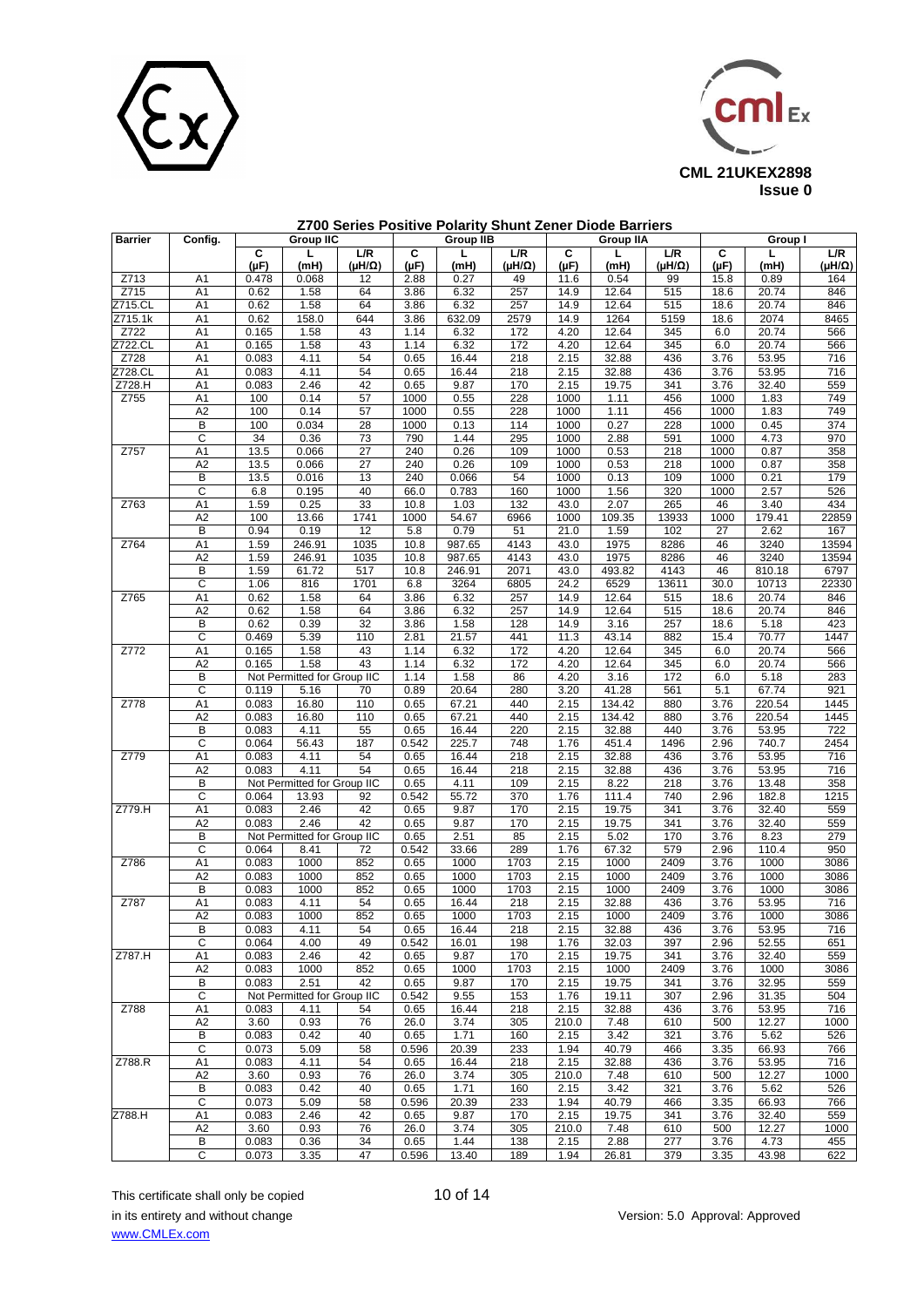



| <b>Barrier</b> | Config.         | <b>Group IIC</b> |        |                         | <b>Group IIB</b> |        |                         | <b>Group IIA</b> |        |                         | Group I        |        |               |
|----------------|-----------------|------------------|--------|-------------------------|------------------|--------|-------------------------|------------------|--------|-------------------------|----------------|--------|---------------|
|                |                 | С<br>$(\mu F)$   | (mH)   | L/R<br>$(\mu H/\Omega)$ | C<br>$(\mu F)$   | (mH)   | L/R<br>$(\mu H/\Omega)$ | C<br>$(\mu F)$   | (mH)   | L/R<br>$(\mu H/\Omega)$ | C<br>$(\mu F)$ | (mH)   | L/R<br>(μH/Ω) |
| Z788.R.H       | A <sub>1</sub>  | 0.083            | 2.46   | 42                      | 0.65             | 9.87   | 170                     | 2.15             | 19.75  | 341                     | 3.76           | 32.40  | 559           |
|                | A <sub>2</sub>  | 3.60             | 0.93   | 76                      | 26.0             | 3.74   | 305                     | 210.0            | 7.48   | 610                     | 500            | 12.27  | 1000          |
|                | B               | 0.083            | 0.36   | 34                      | 0.65             | 1.44   | 138                     | 2.15             | 2.88   | 277                     | 3.76           | 4.73   | 455           |
|                | C               | 0.073            | 3.35   | 47                      | 0.596            | 13.40  | 189                     | 1.94             | 26.81  | 379                     | 3.35           | 43.98  | 622           |
| Z789           | $\overline{A1}$ | 0.083            | 17.09  | 111                     | 0.65             | 68.39  | 445                     | 2.15             | 136.79 | 890                     | 3.76           | 224.42 | 1461          |
|                | A2              | 0.083            | 17.09  | 111                     | 0.65             | 68.39  | 445                     | 2.15             | 136.79 | 890                     | 3.76           | 224.42 | 1461          |
|                | A <sub>3</sub>  | 0.083            | 1000   | 852                     | 0.65             | 1000   | 1703                    | 2.15             | 1000   | 2409                    | 3.76           | 1000   | 3086          |
|                | A4              | 0.083            | 1000   | 852                     | 0.65             | 1000   | 1703                    | 2.15             | 1000   | 2409                    | 3.76           | 1000   | 3086          |
|                | $B(A1+2)$       | 0.083            | 4.27   | 55                      | 0.65             | 17.09  | 222                     | 2.15             | 34.19  | 445                     | 3.76           | 56.10  | 730           |
| Z796           | A1              | 0.094            | 4.92   | 63                      | 0.73             | 19.68  | 252                     | 2.42             | 39.36  | 504                     | 4.27           | 64.59  | 828           |
|                | A2              | 0.203            | 14.22  | 137                     | 1.33             | 56.88  | 550                     | 5.12             | 113.77 | 1101                    | 7.5            | 186.66 | 1807          |
|                | В               | 0.094            | 1.95   | 43                      | 0.73             | 7.80   | 142                     | 2.42             | 15.60  | 284                     | 4.27           | 25.60  | 573           |
|                | $\overline{c}$  | 0.074            | 21.89  | 121                     | 0.605            | 87.57  | 487                     | 1.97             | 175.14 | 974                     | 3.42           | 287.34 | 1598          |
| Z796.L         | A <sub>1</sub>  | 0.099            | 5.16   | 66                      | 0.77             | 20.64  | 264                     | 2.60             | 41.28  | 528                     | 4.5            | 67.74  | 867           |
|                | A2              | 0.22             | 14.80  | 144                     | 1.41             | 59.23  | 578                     | 5.50             | 118.46 | 1157                    | 8.0            | 194.36 | 1899          |
|                | B               | 0.099            | 2.04   | 45                      | 0.77             | 8.16   | 148                     | 2.60             | 16.32  | 297                     | 4.5            | 26.78  | 603           |
|                | C               | 0.079            | 22.86  | 127                     | 0.632            | 91.47  | 508                     | 2.07             | 182.95 | 1016                    | 3.64           | 300.16 | 1667          |
| Z040           | A <sub>1</sub>  | 43               | 1.81   | 173                     | 1000             | 7.25   | 693                     | 1000             | 14.51  | 1386                    | 1000           | 23.80  | 2275          |
|                | A2              | 43               | 1.81   | 173                     | 1000             | 7.25   | 693                     | 1000             | 14.51  | 1386                    | 1000           | 23.80  | 2275          |
|                | B               | 43               | 0.45   | 86.6                    | 1000             | 1.81   | 346                     | 1000             | 3.62   | 693                     | 1000           | 5.95   | 1137          |
|                | C               | 14.6             | 5.02   | 239                     | 268              | 20.10  | 956                     | 1000             | 40.21  | 1913                    | 1000           | 65.98  | 3138          |
| Z041           | A <sub>1</sub>  | 5.9              | 1836   | 3798                    | 50               | 7346   | 15194                   | 1000             | 14692  | 30388                   | 1000           | 24104  | 49856         |
|                | A <sub>2</sub>  | 5.9              | 1836   | 3798                    | 50               | 7346   | 15194                   | 1000             | 14692  | 30388                   | 1000           | 24104  | 49856         |
|                | В               | 5.9              | 459.13 | 1899                    | 50               | 1836   | 7597                    | 1000             | 3673   | 15194                   | 1000           | 6026   | 24928         |
|                | C               | 3.2              | 5688   | 5852                    | 22               | 22755  | 23409                   | 115              | 45511  | 46818                   | 190            | 74666  | 76811         |
| Z042           | A <sub>1</sub>  | 43               | 39.50  | 814                     | 1000             | 158.02 | 3257                    | 1000             | 316.04 | 6515                    | 1000           | 518.51 | 10689         |
|                | A <sub>2</sub>  | 43               | 39.50  | 814                     | 1000             | 158.02 | 3257                    | 1000             | 316.04 | 6515                    | 1000           | 518.51 | 10689         |
|                | B               | 43               | 9.87   | 407                     | 1000             | 39.50  | 1628                    | 1000             | 79.01  | 3257                    | 1000           | 129.62 | 5344          |
|                | C               | 14.6             | 109.73 | 1123                    | 268              | 438.95 | 4494                    | 1000             | 877.90 | 8988                    | 1000           | 1440   | 14746         |

### **Z800 Series Negative Polarity Shunt Zener Diode Barriers**

| <b>Barrier</b> | Config.        |                | <b>Group IIC</b>            |                         |                             | <b>Group IIB</b> |                         |                             | <b>Group IIA</b> |                         | Group I        |        |                      |
|----------------|----------------|----------------|-----------------------------|-------------------------|-----------------------------|------------------|-------------------------|-----------------------------|------------------|-------------------------|----------------|--------|----------------------|
|                |                | c<br>$(\mu F)$ | (mH)                        | L/R<br>$(\mu H/\Omega)$ | $\overline{c}$<br>$(\mu F)$ | L(mH)            | L/R<br>$(\mu H/\Omega)$ | $\overline{c}$<br>$(\mu F)$ | L(mH)            | L/R<br>$(\mu H/\Omega)$ | C<br>$(\mu F)$ | L(mH)  | L/R<br>$(HH/\Omega)$ |
| Z805           | A <sub>1</sub> | 100            | 0.14                        | 57                      | 1000                        | 0.55             | 228                     | 1000                        | 1.11             | 456                     | 1000           | 1.83   | 749                  |
| Z810           | A <sub>1</sub> | 3.6            | 0.93                        | 76                      | 26.0                        | 3.74             | 305                     | 210.0                       | 7.48             | 610                     | 500            | 12.27  | 1000                 |
| Z810.CL        | A <sub>1</sub> | 3.6            | 0.93                        | 76                      | 26.0                        | 3.74             | 305                     | 210.0                       | 7.48             | 610                     | 500            | 12.27  | 1000                 |
| Z813           | A <sub>1</sub> | 0.478          | 0.068                       | $\overline{12}$         | 2.88                        | 0.27             | 49                      | 11.6                        | 0.54             | 99                      | 15.8           | 0.89   | 164                  |
| Z815           | A <sub>1</sub> | 0.62           | 1.58                        | 64                      | 3.86                        | 6.32             | 257                     | 14.9                        | 12.64            | 515                     | 18.6           | 20.74  | 846                  |
| Z815.CL        | A <sub>1</sub> | 0.62           | 1.58                        | 64                      | 3.86                        | 6.32             | 257                     | 14.9                        | 12.64            | 515                     | 18.6           | 20.74  | 846                  |
| Z815.1k        | A <sub>1</sub> | 0.62           | 158.0                       | 644                     | 3.86                        | 632.09           | 2579                    | 14.9                        | 1264             | 5159                    | 18.6           | 2074   | 8465                 |
| Z822           | A <sub>1</sub> | 0.165          | 1.58                        | 43                      | 1.14                        | 6.32             | 172                     | 4.20                        | 12.64            | 345                     | 6.0            | 20.74  | 566                  |
| Z822.CL        | A <sub>1</sub> | 0.165          | 1.58                        | 43                      | 1.14                        | 6.32             | 172                     | 4.20                        | 12.64            | 345                     | 6.0            | 20.74  | 566                  |
| Z828           | A <sub>1</sub> | 0.083          | 4.11                        | 54                      | 0.65                        | 16.44            | 218                     | 2.15                        | 32.88            | 436                     | 3.76           | 53.95  | 716                  |
| Z828.CL        | A <sub>1</sub> | 0.083          | 4.11                        | 54                      | 0.65                        | 16.44            | 218                     | 2.15                        | 32.88            | 436                     | 3.76           | 53.95  | 716                  |
| Z828.H         | A <sub>1</sub> | 0.083          | 2.46                        | 42                      | 0.65                        | 9.87             | 170                     | 2.15                        | 19.75            | 341                     | 3.76           | 32.40  | 559                  |
| Z855           | A <sub>1</sub> | 100            | 0.14                        | 57                      | 1000                        | 0.55             | 228                     | 1000                        | 1.11             | 456                     | 1000           | 1.83   | 749                  |
|                | A2             | 100            | 0.14                        | 57                      | 1000                        | 0.55             | 228                     | 1000                        | 1.11             | 456                     | 1000           | 1.83   | 749                  |
|                | B              | 100            | 0.034                       | 28                      | 1000                        | 0.13             | 114                     | 1000                        | 0.27             | 228                     | 1000           | 0.45   | 374                  |
|                | C              | 34.0           | 0.36                        | 73                      | 790                         | 1.44             | 295                     | 1000                        | 2.88             | 591                     | 1000           | 4.73   | 970                  |
| Z857           | A <sub>1</sub> | 13.5           | 0.066                       | 27                      | 240                         | 0.26             | 109                     | 1000                        | 0.53             | 218                     | 1000           | 0.87   | 358                  |
|                | A2             | 13.5           | 0.066                       | $\overline{27}$         | 240                         | 0.26             | 109                     | 1000                        | 0.53             | 218                     | 1000           | 0.87   | 358                  |
|                | B              | 13.5           | 0.016                       | 13                      | 240                         | 0.066            | 54                      | 1000                        | 0.13             | 109                     | 1000           | 0.21   | 179                  |
|                | $\overline{c}$ | 6.8            | 0.195                       | 40                      | 66.0                        | 0.783            | 160                     | 1000                        | 1.56             | 320                     | 1000           | 2.57   | 526                  |
| Z864           | A <sub>1</sub> | 1.59           | 246.91                      | 1035                    | 10.8                        | 987.65           | 4143                    | 43.0                        | 1975             | 8286                    | 46             | 3240   | 13594                |
|                | A <sub>2</sub> | 1.59           | 246.91                      | 1035                    | 10.8                        | 987.65           | 4143                    | 43.0                        | 1975             | 8286                    | 46             | 3240   | 13594                |
|                | в              | 1.59           | 61.72                       | 517                     | 10.8                        | 246.91           | 2071                    | 43.0                        | 493.82           | 4143                    | 46             | 810.18 | 6797                 |
|                | $\overline{c}$ | 1.06           | 816                         | 1701                    | 6.8                         | 3264             | 6805                    | 24.2                        | 6529             | 13611                   | 30.0           | 10713  | 22330                |
| Z865           | A <sub>1</sub> | 0.62           | 1.58                        | 64                      | 3.86                        | 6.32             | 257                     | 14.9                        | 12.64            | 515                     | 18.6           | 20.74  | 846                  |
|                | A <sub>2</sub> | 0.62           | 1.58                        | 64                      | 3.86                        | 6.32             | 257                     | 14.9                        | 12.64            | 515                     | 18.6           | 20.74  | 846                  |
|                | B              | 0.62           | 0.39                        | 32                      | 3.86                        | 1.58             | 128                     | 14.9                        | 3.16             | 257                     | 18.6           | 5.18   | 423                  |
|                | C              | 0.469          | 5.39                        | 110                     | 2.81                        | 21.57            | 441                     | 11.3                        | 43.14            | 882                     | 15.4           | 70.77  | 1447                 |
| Z872           | A <sub>1</sub> | 0.165          | 1.58                        | 43                      | 1.14                        | 6.32             | 172                     | 4.20                        | 12.64            | 345                     | 6.0            | 20.74  | 566                  |
|                | A <sub>2</sub> | 0.165          | 1.58                        | 43                      | 1.14                        | 6.32             | 172                     | 4.20                        | 12.64            | 345                     | 6.0            | 20.74  | 566                  |
|                | B              |                | Not Permitted for Group IIC |                         | 1.14                        | 1.58             | 86                      | 4.20                        | 3.16             | 172                     | 6.0            | 5.18   | 283                  |

This certificate shall only be copied 11 of 14 in its entirety and without change Version: 5.0 Approval: Approved [www.CMLEx.com](http://www.cmlex.com/)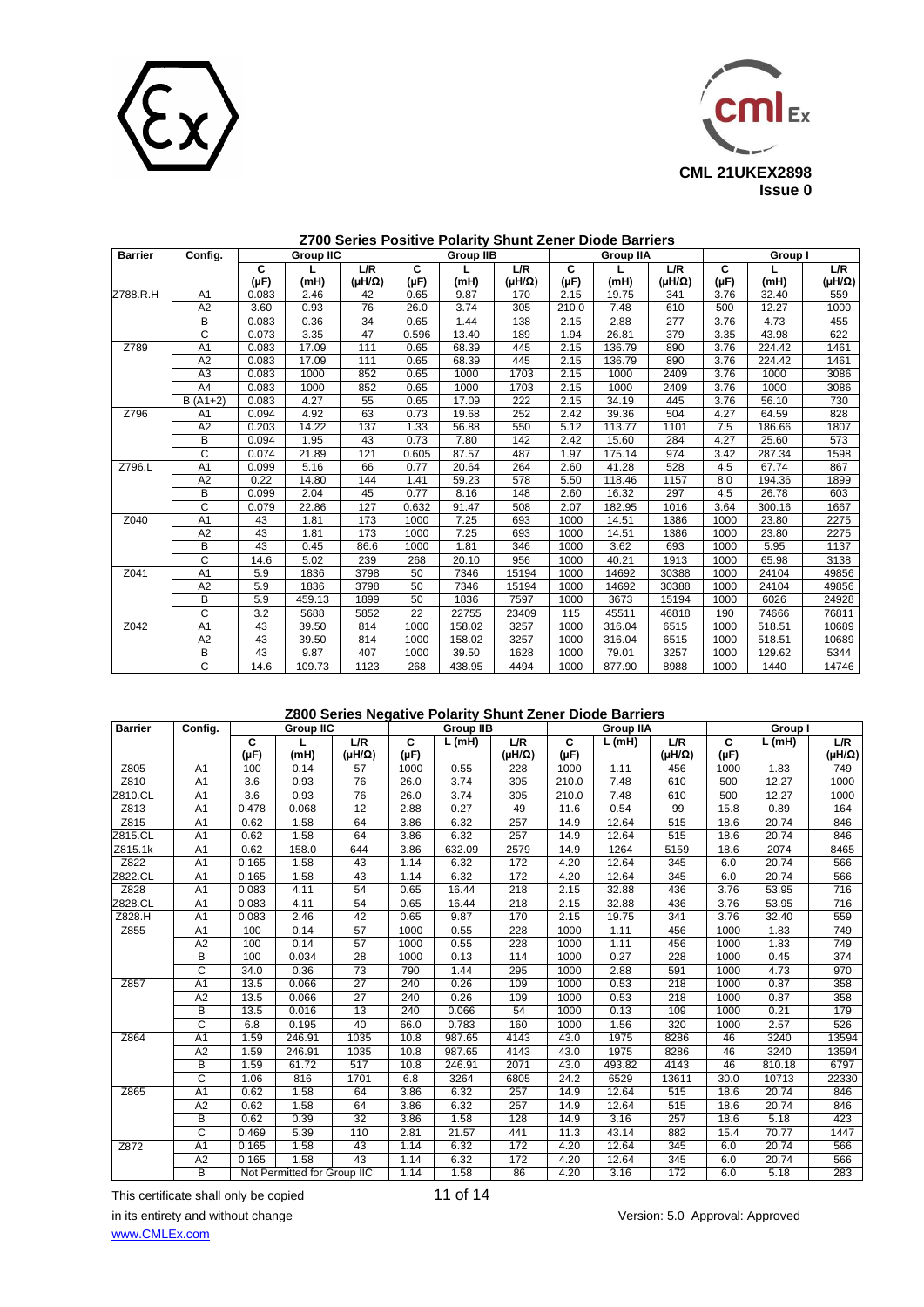



| Z800 Series Negative Polarity Shunt Zener Diode Barriers |  |
|----------------------------------------------------------|--|
|----------------------------------------------------------|--|

| <b>Barrier</b> | Config.               | <b>Group IIC</b> |                             |               | <b>Group IIB</b> |       |                         | <b>Group IIA</b> |        |                         | Group I        |        |                         |
|----------------|-----------------------|------------------|-----------------------------|---------------|------------------|-------|-------------------------|------------------|--------|-------------------------|----------------|--------|-------------------------|
|                |                       | С<br>$(\mu F)$   | L<br>(mH)                   | L/R<br>(μH/Ω) | C<br>$(\mu F)$   | L(mH) | L/R<br>$(\mu H/\Omega)$ | C<br>$(\mu F)$   | L(mH)  | L/R<br>$(\mu H/\Omega)$ | C<br>$(\mu F)$ | L(mH)  | L/R<br>$(\mu H/\Omega)$ |
|                | C                     | 0.119            | 5.16                        | 70            | 0.89             | 20.64 | 280                     | 3.20             | 41.28  | 561                     | 5.1            | 67.74  | 921                     |
| Z878           | A <sub>1</sub>        | 0.083            | 16.80                       | 110           | 0.65             | 67.21 | 440                     | 2.15             | 134.42 | 880                     | 3.76           | 220.54 | 1445                    |
|                | A <sub>2</sub>        | 0.083            | 16.80                       | 110           | 0.65             | 67.21 | 440                     | 2.15             | 134.42 | 880                     | 3.76           | 220.54 | 1445                    |
|                | B                     | 0.083            | 4.11                        | 55            | 0.65             | 16.44 | 220                     | 2.15             | 32.88  | 440                     | 3.76           | 53.95  | $\overline{722}$        |
|                | $\overline{\text{c}}$ | 0.064            | 56.43                       | 187           | 0.542            | 225.7 | 748                     | 1.76             | 451.4  | 1496                    | 2.96           | 740.7  | 2454                    |
| Z879           | A <sub>1</sub>        | 0.083            | 4.11                        | 54            | 0.65             | 16.44 | 218                     | 2.15             | 32.88  | 436                     | 3.76           | 53.95  | 716                     |
|                | A <sub>2</sub>        | 0.083            | 4.11                        | 54            | 0.65             | 16.44 | 218                     | 2.15             | 32.88  | 436                     | 3.76           | 53.95  | 716                     |
|                | B                     |                  | Not Permitted for Group IIC |               | 0.65             | 4.11  | 109                     | 2.15             | 8.22   | 218                     | 3.76           | 13.48  | 358                     |
|                | $\overline{\text{c}}$ | 0.064            | 13.93                       | 92            | 0.542            | 55.72 | 370                     | 1.76             | 111.4  | 740                     | 2.96           | 182.8  | 1215                    |
| Z879.H         | A <sub>1</sub>        | 0.083            | 2.46                        | 42            | 0.65             | 9.87  | 170                     | 2.15             | 19.75  | 341                     | 3.76           | 32.40  | 559                     |
|                | A2                    | 0.083            | 2.46                        | 42            | 0.65             | 9.87  | 170                     | 2.15             | 19.75  | 341                     | 3.76           | 32.40  | 559                     |
|                | B                     |                  | Not Permitted for Group IIC |               | 0.65             | 2.51  | 85                      | 2.15             | 5.02   | 170                     | 3.76           | 8.23   | 279                     |
|                | $\overline{C}$        | 0.064            | 8.41                        | 72            | 0.542            | 33.66 | 289                     | 1.76             | 67.32  | 579                     | 2.96           | 110.45 | 950                     |
| Z886           | A1                    | 0.083            | 1000                        | 852           | 0.65             | 1000  | 1703                    | 2.15             | 1000   | 2409                    | 3.76           | 1000   | 3086                    |
|                | A2                    | 0.083            | 1000                        | 852           | 0.65             | 1000  | 1703                    | 2.15             | 1000   | 2409                    | 3.76           | 1000   | 3086                    |
|                | B                     | 0.083            | 1000                        | 852           | 0.65             | 1000  | 1703                    | 2.15             | 1000   | 2409                    | 3.76           | 1000   | 3086                    |
| Z887           | A1                    | 0.083            | 4.11                        | 54            | 0.65             | 16.44 | 218                     | 2.15             | 32.88  | 436                     | 3.76           | 53.95  | 716                     |
|                | A <sub>2</sub>        | 0.083            | 1000                        | 852           | 0.65             | 1000  | 1703                    | 2.15             | 1000   | 2409                    | 3.76           | 1000   | 3086                    |
|                | B                     | 0.083            | 4.11                        | 54            | 0.65             | 16.44 | 218                     | 2.15             | 32.88  | 436                     | 3.76           | 53.95  | 716                     |
|                | C                     | 0.064            | 4.00                        | 49            | 0.542            | 16.01 | 198                     | 1.76             | 32.03  | 397                     | 2.96           | 52.5   | 651                     |
| Z887.H         | A1                    | 0.083            | 2.46                        | 42            | 0.65             | 9.87  | 170                     | 2.15             | 19.75  | 341                     | 3.76           | 32.40  | 559                     |
|                | A <sub>2</sub>        | 0.083            | 1000                        | 852           | 0.65             | 1000  | 1703                    | 2.15             | 1000   | 2409                    | 3.76           | 1000   | 3086                    |
|                | B                     | 0.083            | 2.46                        | 42            | 0.65             | 9.87  | 170                     | 2.15             | 19.75  | 341                     | 3.76           | 32.40  | 559                     |
|                | C                     |                  | Not Permitted for Group IIC |               | 0.542            | 9.55  | 153                     | 1.76             | 19.11  | 307                     | 2.96           | 31.35  | 504                     |
| Z888           | A <sub>1</sub>        | 0.083            | 4.11                        | 54            | 0.65             | 16.44 | 218                     | 2.15             | 32.88  | 436                     | 3.76           | 53.95  | 716                     |
|                | A <sub>2</sub>        | 3.60             | 0.93                        | 76            | 26.0             | 3.74  | 305                     | 210.0            | 7.48   | 610                     | 500            | 12.27  | 1000                    |
|                | B                     | 0.083            | 0.42                        | 40            | 0.65             | 1.71  | 160                     | 2.15             | 3.42   | 321                     | 3.76           | 5.62   | 526                     |
|                | $\overline{c}$        | 0.073            | 5.09                        | 58            | 0.596            | 20.39 | 233                     | 1.94             | 40.79  | 466                     | 3.35           | 66.93  | 765                     |
| Z888.R         | A1                    | 0.083            | 4.11                        | 54            | 0.65             | 16.44 | 218                     | 2.15             | 32.88  | 436                     | 3.76           | 53.95  | 716                     |
|                | A2                    | 3.60             | 0.93                        | 76            | 26.0             | 3.74  | 305                     | 210.0            | 7.48   | 610                     | 500            | 12.27  | 1000                    |
|                | B                     | 0.083            | 0.42                        | 40            | 0.65             | 1.71  | 160                     | 2.15             | 3.42   | 321                     | 3.76           | 5.62   | 526                     |
|                | $\overline{C}$        | 0.073            | 5.09                        | 58            | 0.596            | 20.39 | 233                     | 1.94             | 40.79  | 466                     | 3.35           | 66.93  | 765                     |
| Z888.H         | A <sub>1</sub>        | 0.083            | 2.46                        | 42            | 0.65             | 9.87  | 170                     | 2.15             | 19.75  | 341                     | 3.76           | 32.40  | 559                     |
|                | A2                    | 3.60             | 0.93                        | 76            | 26.0             | 3.74  | 305                     | 210.0            | 7.48   | 610                     | 500            | 12.27  | 1000                    |
|                | B                     | 0.083            | 0.36                        | 34            | 0.65             | 1.44  | 138                     | 2.15             | 2.88   | 277                     | 3.76           | 4.73   | 455                     |
|                | $\overline{C}$        | 0.073            | 3.35                        | 47            | 0.596            | 13.40 | 189                     | 1.94             | 26.81  | 379                     | 3.35           | 43.98  | 622                     |
| Z888.R.H       | A1                    | 0.083            | 2.46                        | 42            | 0.65             | 9.87  | 170                     | 2.15             | 19.75  | 341                     | 3.76           | 32.40  | 559                     |
|                | A2                    | 3.60             | 0.93                        | 76            | 26.0             | 3.74  | 305                     | 210.0            | 7.48   | 610                     | 500            | 12.27  | 1000                    |
|                | B                     | 0.083            | 0.36                        | 34            | 0.65             | 1.44  | 138                     | 2.15             | 2.88   | 277                     | 3.76           | 4.73   | 455                     |
|                | $\overline{\text{c}}$ | 0.073            | 3.35                        | 47            | 0.596            | 13.40 | 189                     | 1.94             | 26.81  | 379                     | 3.35           | 43.98  | 622                     |
| Z896           | A1                    | 0.094            | 4.92                        | 63            | 0.73             | 19.68 | 252                     | 2.42             | 39.36  | 504                     | 4.27           | 64.59  | 828                     |
|                | A <sub>2</sub>        | 0.203            | 14.22                       | 137           | 1.33             | 56.88 | 550                     | 5.12             | 113.77 | 1101                    | 7.5            | 186.66 | 1807                    |
|                | B                     | 0.094            | 1.95                        | 43            | 0.73             | 7.80  | 142                     | 2.42             | 15.60  | 284                     | 4.27           | 25.60  | 573                     |
|                | C                     | 0.074            | 21.89                       | 121           | 0.605            | 87.57 | 487                     | 1.97             | 175.14 | 974                     | 3.42           | 287.34 | 1598                    |
| Z896.L         | A <sub>1</sub>        | 0.099            | 5.16                        | 66            | 0.77             | 20.64 | 264                     | 2.60             | 41.28  | 528                     | 4.5            | 67.74  | 867                     |
|                | A <sub>2</sub>        | 0.22             | 14.80                       | 144           | 1.41             | 59.23 | 578                     | 5.50             | 118.46 | 1157                    | 8.0            | 194.36 | 1899                    |
|                | B                     | 0.099            | 2.04                        | 45            | 0.77             | 8.16  | 148                     | 2.60             | 16.32  | 297                     | 4.5            | 26.78  | 603                     |
|                | $\overline{C}$        | 0.079            |                             | 127           | 0.632            | 91.47 | 508                     | 2.07             |        | 1016                    | 3.64           |        |                         |
|                |                       |                  | 22.86                       |               |                  |       |                         |                  | 182.95 |                         |                | 300.16 | 1667                    |

| Z900 Series a.c. Shunt Zener Diode Barriers |  |
|---------------------------------------------|--|
|---------------------------------------------|--|

| <b>Barrier</b>   | Confia.        | <b>Group IIC</b> |       |                      | <b>Group IIB</b> |        |               | <b>Group IIA</b> |       |                      | Group I   |       |               |
|------------------|----------------|------------------|-------|----------------------|------------------|--------|---------------|------------------|-------|----------------------|-----------|-------|---------------|
|                  |                | C<br>(µF)        | (mH)  | L/R<br>$(uH/\Omega)$ | C<br>(µF)        | (mH)   | L/R<br>(uH/Ω) | C<br>(µF)        | L(mH) | L/R<br>$(uH/\Omega)$ | C<br>(µF) | L(mH) | L/R<br>(μH/Ω) |
| Z905 (a.c)       | A <sub>1</sub> | 100              | 0.14  | 58                   | 1000             | 0.56   | 232           | 1000             | 1.13  | 464                  | 1000      | 1.86  | 761           |
| Z910 (a.c)       | A <sub>1</sub> | 3.0              | 0.86  | 70                   | 20.0             | 3.45   | 282           | 100              | 6.90  | 564                  | 180       | 11.32 | 925           |
| Z915 (a.c)       | A <sub>1</sub> | 0.58             | 1.51  | 61                   | 3.55             | 6.07   | 247           | 14.0             | 12.15 | 495                  | 17.8      | 19.93 | 813           |
| Z915.1k<br>(a.c) | A1             | 0.58             | 158   | 619                  | 3.55             | 632.09 | 2477          | 14.0             | 1264  | 4955                 | 17.8      | 2074  | 8130          |
| Z928<br>(a.c)    | A <sub>1</sub> | 0.083            | 4.11  | 54                   | 0.65             | 16.44  | 218           | 2.15             | 32.88 | 436                  | 3.76      | 53.95 | 716           |
| Z954             | A <sub>1</sub> | 100              | 0.24  | 82                   | 1000             | 0.96   | 330           | 1000             | 1.93  | 660                  | 1000      | 3.18  | 1084          |
| (a.c.)           | A2             | 100              | 0.24  | 82                   | 1000             | 0.96   | 330           | 1000             | 1.93  | 660                  | 1000      | 3.18  | 1084          |
|                  | A <sub>3</sub> | 100              | 0.24  | 82                   | 1000             | 0.96   | 330           | 1000             | 1.93  | 660                  | 1000      | 3.18  | 1084          |
|                  | B              | 100              | 0.06  | 41                   | 1000             | 0.24   | 165           | 1000             | 0.48  | 330                  | 1000      | 0.79  | 542           |
|                  | <b>B1</b>      | 100              | 0.026 | 27                   | 1000             | 0.10   | 110           | 1000             | 0.21  | 220                  | 1000      | 0.35  | 361           |
|                  | C <sub>1</sub> | 4.9              | 0.13  | 30                   | 40.0             | 0.54   | 123           | 500              | 1.09  | 247                  | 1000      | 1.79  | 406           |

This certificate shall only be copied 12 of 14 in its entirety and without change version: 5.0 Approval: Approved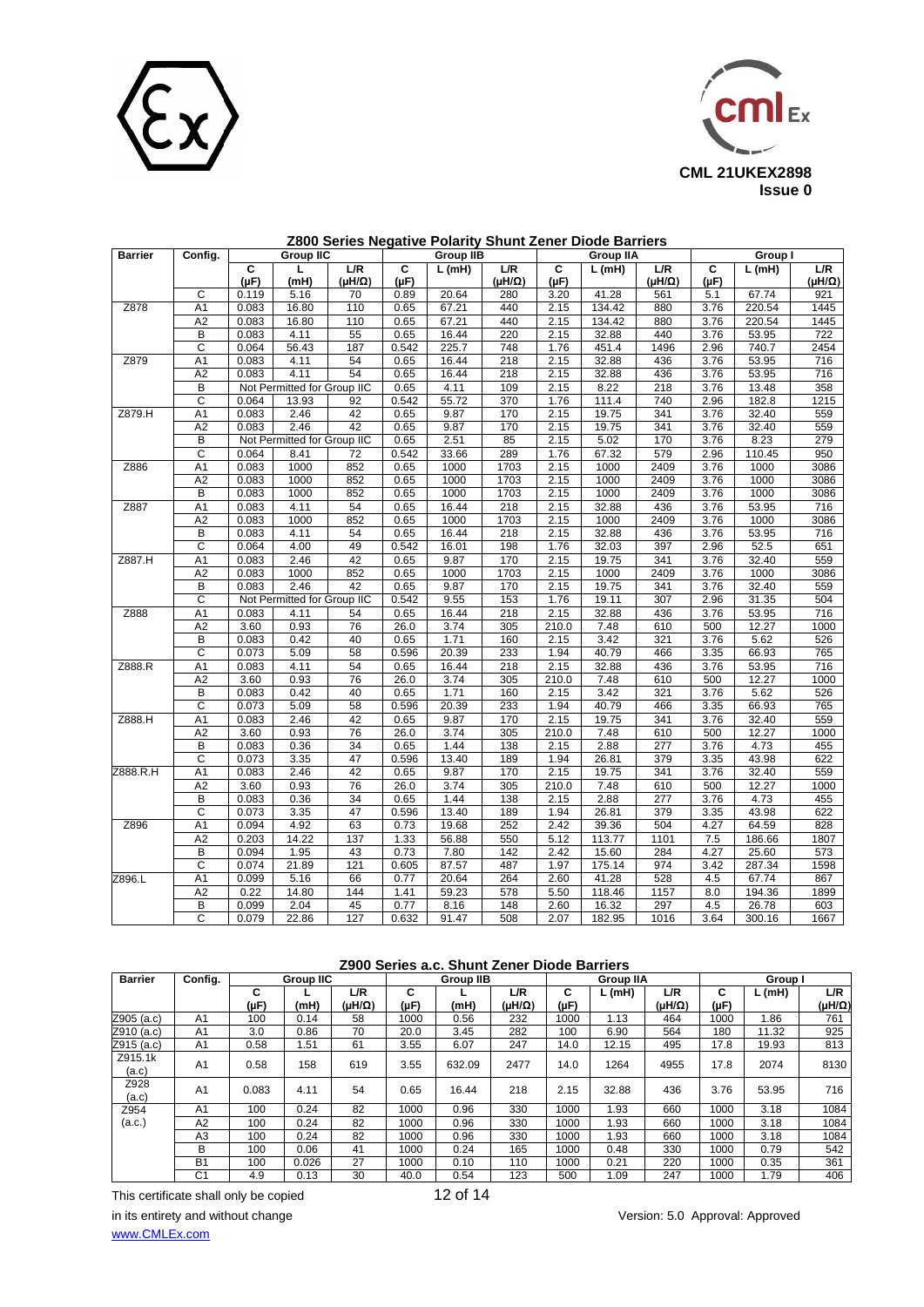



| Barrier       | Config.               | <b>Group IIC</b> |       |                  | <b>Group IIB</b> |        |        | <b>Group IIA</b> |          |                  | Group I         |        |                  |
|---------------|-----------------------|------------------|-------|------------------|------------------|--------|--------|------------------|----------|------------------|-----------------|--------|------------------|
|               |                       | C                | L     | L/R              | C                | г      | L/R    | C                | $L$ (mH) | L/R              | C               | L(mH)  | L/R              |
|               |                       | $(\mu F)$        | (mH)  | $(\mu H/\Omega)$ | $(\mu F)$        | (mH)   | (μH/Ω) | $(\mu F)$        |          | $(\mu H/\Omega)$ | $(\mu F)$       |        | $(\mu H/\Omega)$ |
| 2955 (a.c.)   | A1                    | 100              | 0.14  | 58               | 1000             | 0.56   | 232    | 1000             | 1.13     | 464              | 1000            | 1.86   | 761              |
|               | A2                    | 100              | 0.14  | 58               | 1000             | 0.56   | 232    | 1000             | 1.13     | 464              | 1000            | 1.86   | 761              |
|               | $\overline{B}$        | 100              | 0.035 | 29               | 1000             | 0.14   | 116    | 1000             | 0.28     | 232              | 1000            | 0.46   | 382              |
|               | $\overline{c}$        | 3.3              | 0.14  | 29               | 23               | 0.568  | 116    | 135              | 1.13     | 232              | 268             | 1.86   | 381              |
| Z960          | A <sub>1</sub>        | 3.0              | 0.86  | 70               | 20.0             | 3.45   | 282    | 100              | 6.90     | 564              | 180             | 11.32  | 925              |
| (a.c. Star)   | A2                    | 3.0              | 0.86  | 70               | 20.0             | 3.45   | 282    | 100              | 6.90     | 564              | 180             | 11.32  | 925              |
|               | B                     | 3.0              | 0.21  | 35               | 20.0             | 0.86   | 141    | 100              | 1.72     | 282              | 180             | 2.83   | 462              |
|               | С                     | 3.0              | 3.41  | 141              | 20.0             | 13.67  | 564    | 100              | 27.33    | 1128             | 180             | 44.85  | 1851             |
| Z961 (a.c.)   | A1                    | 5.9              | 4.48  | 184              | 50.0             | 17.95  | 736    | 1000             | 35.91    | 1473             | 1000            | 58.91  | 2416             |
|               | A2                    | 5.9              | 4.48  | 184              | 50.0             | 17.95  | 736    | 1000             | 35.91    | 1473             | 1000            | 58.91  | 2416             |
|               | B                     | 5.9              | 1.12  | 92               | 50.0             | 4.48   | 368    | 1000             | 8.97     | 736              | 1000            | 14.72  | 1208             |
|               | C                     | 0.346            | 4.48  | 92               | 2.02             | 17.95  | 368    | 8.40             | 35.91    | 736              | 11.6            | 58.91  | 1208             |
| Z961.H        | A <sub>1</sub>        | 5.9              | 56.88 | 662              | 50.0             | 227.55 | 2651   | 1000             | 455.11   | 5303             | 1000            | 746.66 | 8700             |
| (a.c.)        | A <sub>2</sub>        | 5.9              | 56.88 | 662              | 50.0             | 227.55 | 2651   | 1000             | 455.11   | 5303             | 1000            | 746.66 | 8700             |
|               | B                     | 5.9              | 14.80 | 330              | 50.0             | 59.23  | 1322   | 1000             | 118.46   | 2645             | 1000            | 194.36 | 4340             |
|               | C                     | 0.346            | 56.88 | 331              | 2.02             | 227.55 | 1325   | 8.40             | 455.11   | 2651             | 11.6            | 746.66 | 4350             |
| $2964$ (a.c.) | A <sub>1</sub>        | 1.41             | 246.9 | 967              | 9.00             | 987.65 | 3871   | 36.0             | 1975     | 7743             | 38              | 3240   | 12703            |
|               | A2                    | 1.41             | 246.9 | 967              | 9.00             | 987.65 | 3871   | 36.0             | 1975     | 7743             | 38              | 3240   | 12703            |
|               | B                     | 1.41             | 61.0  | 483              | 9.00             | 246.91 | 1935   | 36.0             | 493.82   | 3871             | 38              | 810.18 | 6351             |
|               | $\overline{\text{c}}$ | 0.125            | 246.9 | 483              | 0.93             | 987.65 | 1935   | 3.35             | 1975     | 3871             | 5.25            | 3240   | 6351             |
| Z965          | A1                    | 0.58             | 1.51  | 61               | 3.55             | 6.07   | 247    | 14.0             | 12.15    | 495              | 17.8            | 19.93  | 813              |
| (a.c. Star)   | A2                    | 0.58             | 1.51  | 61               | 3.55             | 6.07   | 247    | 14.0             | 12.15    | 495              | 17.8            | 19.93  | 813              |
|               | B                     | 0.58             | 0.37  | 30               | 3.55             | 1.51   | 123    | 14.0             | 3.03     | 247              | 17.8            | 4.98   | 406              |
|               | $\overline{c}$        | 0.58             | 6.07  | 123              | 3.55             | 24.30  | 495    | 14.0             | 48.60    | 991              | 17.8            | 79.74  | 1626             |
| Z966 (a.c.)   | A <sub>1</sub>        | 1.41             | 5.28  | 145              | 9.00             | 21.15  | 580    | 36.0             | 42.30    | 1161             | 38              | 69.40  | 1905             |
|               | A2                    | 1.41             | 5.28  | 145              | 9.00             | 21.15  | 580    | 36.0             | 42.30    | 1161             | 38              | 69.40  | 1905             |
|               | B                     | 1.41             | 1.32  | 72               | 9.00             | 5.28   | 290    | 36.0             | 10.57    | 580              | 38              | 17.35  | 952              |
|               | C                     | 0.125            | 5.28  | $\overline{72}$  | 0.93             | 21.15  | 290    | 3.35             | 42.30    | 580              | 5.25            | 69.40  | 952              |
| Z966.H        | A1                    | 1.41             | 1.32  | 72               | 9.00             | 5.28   | 290    | 36.0             | 10.57    | 580              | 38              | 17.35  | 952              |
| (a.c.)        | A2                    | 1.41             | 1.32  | 72               | 9.00             | 5.28   | 290    | 36.0             | 10.57    | 580              | 38              | 17.35  | 952              |
|               | B                     | 1.41             | 0.33  | 36               | 9.0              | 1.32   | 145    | 36.0             | 2.64     | 290              | $\overline{38}$ | 4.33   | 476              |
|               | $\overline{c}$        | 0.125            | 1.32  | 36               | 0.93             | 5.28   | 145    | 3.35             | 10.57    | 290              | 5.25            | 17.35  | 476              |
| Z967          | A <sub>1</sub>        | 0.39             | 1.73  | 58               | 2.29             | 6.95   | 235    | 9.30             | 13.90    | 471              | 13.16           | 22.82  | 773              |
| (a.c. Star)   | A2                    | 0.39             | 1.73  | 58               | 2.29             | 6.95   | 235    | 9.30             | 13.90    | 471              | 13.16           | 22.82  | $\overline{773}$ |
|               | B                     | 0.39             | 0.43  | 29               | 2.29             | 1.73   | 116    | 9.30             | 3.47     | 233              | 13.16           | 5.70   | 383              |
|               | C                     | 0.39             | 6.85  | 117              | 2.29             | 27.43  | 471    | 9.30             | 54.86    | 943              | 13.16           | 90.02  | 1547             |
| Z969          | A1                    | 0.68             | 0.22  | 24               | 4.28             | 0.88   | 99     | 16.1             | 1.77     | 199              | 19.64           | 2.91   | 327              |
| (a.c.         | A2                    | 0.333            | 0.29  | 23               | 1.93             | 1.16   | 92     | 8.10             | 2.33     | 185              | 11              | 3.83   | 304              |
| Special       | B                     | 0.248            | 0.063 | 12               | 1.52             | 0.25   | 48     | 6.03             | 0.50     | 96               | 8.68            | 0.83   | 158              |
| Star)         | C                     | 0.248            | 0.70  | 33               | 1.52             | 2.83   | 132    | 6.03             | 5.66     | 264              | 8.68            | 9.30   | 434              |
| Z972          | A <sub>1</sub>        | 0.165            | 6.67  | 88               | 1.14             | 26.68  | 353    | 4.20             | 53.37    | 707              | 6.0             | 87.57  | 1160             |
| (a.c. Star)   | A2                    | 0.165            | 6.67  | 88               | 1.14             | 26.68  | 353    | 4.20             | 53.37    | 707              | 6.0             | 87.57  | 1160             |
|               | B                     | 0.165            | 1.66  | 44               | 1.14             | 6.67   | 177    | 4.20             | 13.34    | 354              | 6.0             | 21.89  | 582              |
|               | C                     | 0.165            | 26.68 | 176              | 1.14             | 106.75 | 707    | 4.20             | 213.50   | 1415             | 6.0             | 350.28 | 2321             |
| Z978          | A <sub>1</sub>        | 0.083            | 16.80 | 110              | 0.65             | 67.21  | 440    | 2.15             | 134.42   | 880              | 3.76            | 220.54 | 1445             |
| (a.c. Star)   | A2                    | 0.083            | 16.80 | 110              | 0.65             | 67.21  | 440    | 2.15             | 134.42   | 880              | 3.76            | 220.54 | 1445             |
|               | B                     | 0.083            | 4.11  | 55               | 0.65             | 16.44  | 220    | 2.15             | 32.88    | 441              | 3.76            | 53.95  | 723              |
|               | $\overline{c}$        | 0.083            | 67.21 | 220              | 0.65             | 268.85 | 880    | 2.15             | 537.70   | 1761             | 3.76            | 882.16 | 2890             |
|               |                       |                  |       |                  |                  |        |        |                  |          |                  |                 |        |                  |

#### **Z900 Series a.c. Shunt Zener Diode Barriers**

Notes:

- The above load parameters apply when one of the two conditions below is given: - the total L<sup>i</sup> of the external circuit (excluding the cable) is < 1% of the L<sup>o</sup> value or
	- the total  $C_i$  of the external circuit (excluding the cable) is  $< 1\%$  of the  $C_0$  value.
- The above parameters are reduced to 50% when both of the two conditions below are given:
	- the total L<sup>i</sup> of the external circuit (excluding the cable) is ≥ 1% of the L<sup>o</sup> value and
	- the total C<sub>i</sub> of the external circuit (excluding the cable) is  $\geq 1\%$  of the C<sub>o</sub> value.
- The reduced capacitance of the external circuit (including cable) shall not be greater than 1µF for Groups I, IIA & IIB and 600nF for Group IIC.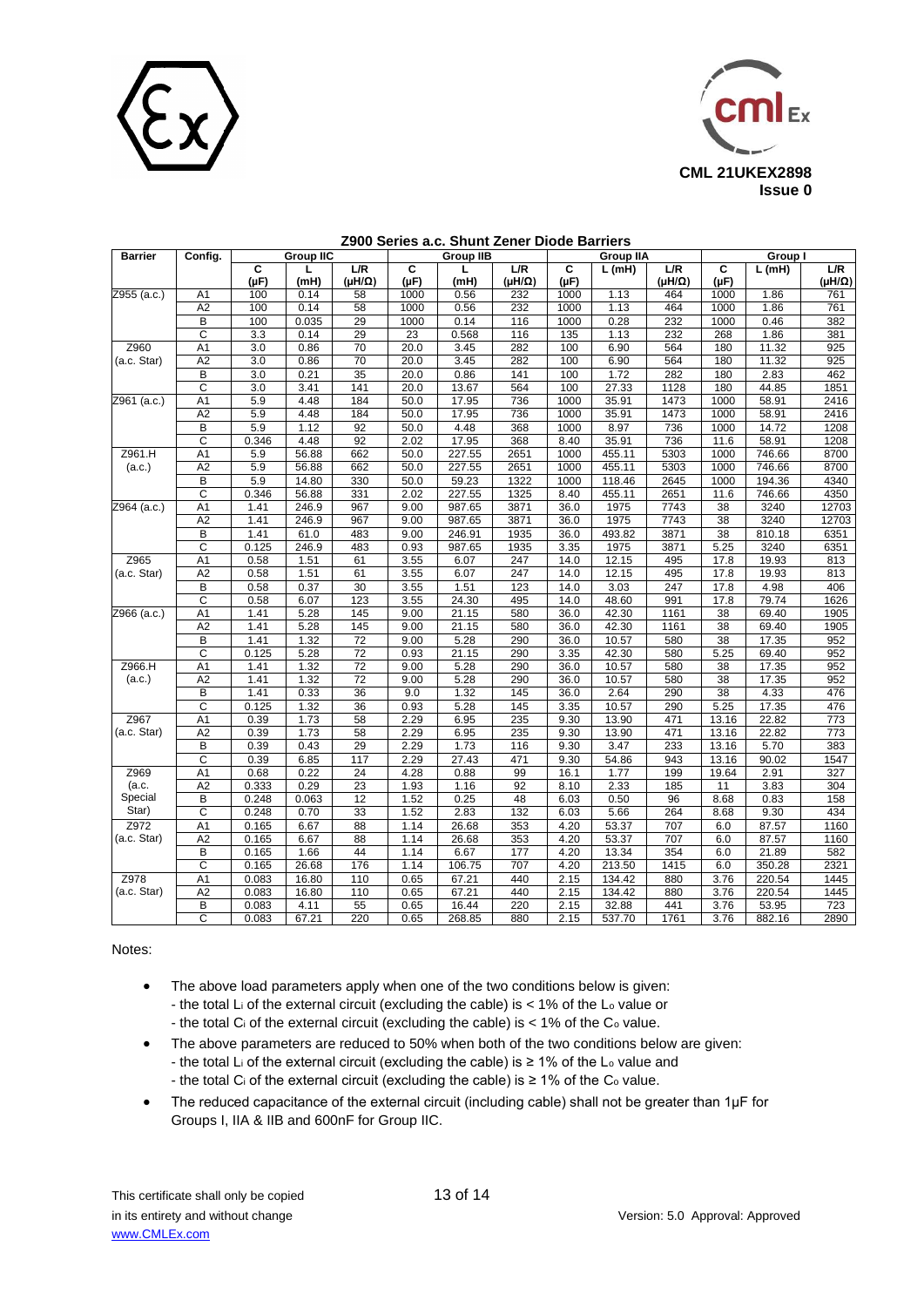



# **12 Certificate history and evaluation reports**

| Issue | Date         | <b>Associated report</b> | Notes                     |  |  |  |  |
|-------|--------------|--------------------------|---------------------------|--|--|--|--|
|       | 30 Sept 2021 | R14112AQ/00              | Prime Certificate issued. |  |  |  |  |

Note: Drawings that describe the equipment are listed or referred to in the Annex.

# **13 Conditions of Manufacture**

None.

# **14 Specific Conditions of Use**

None